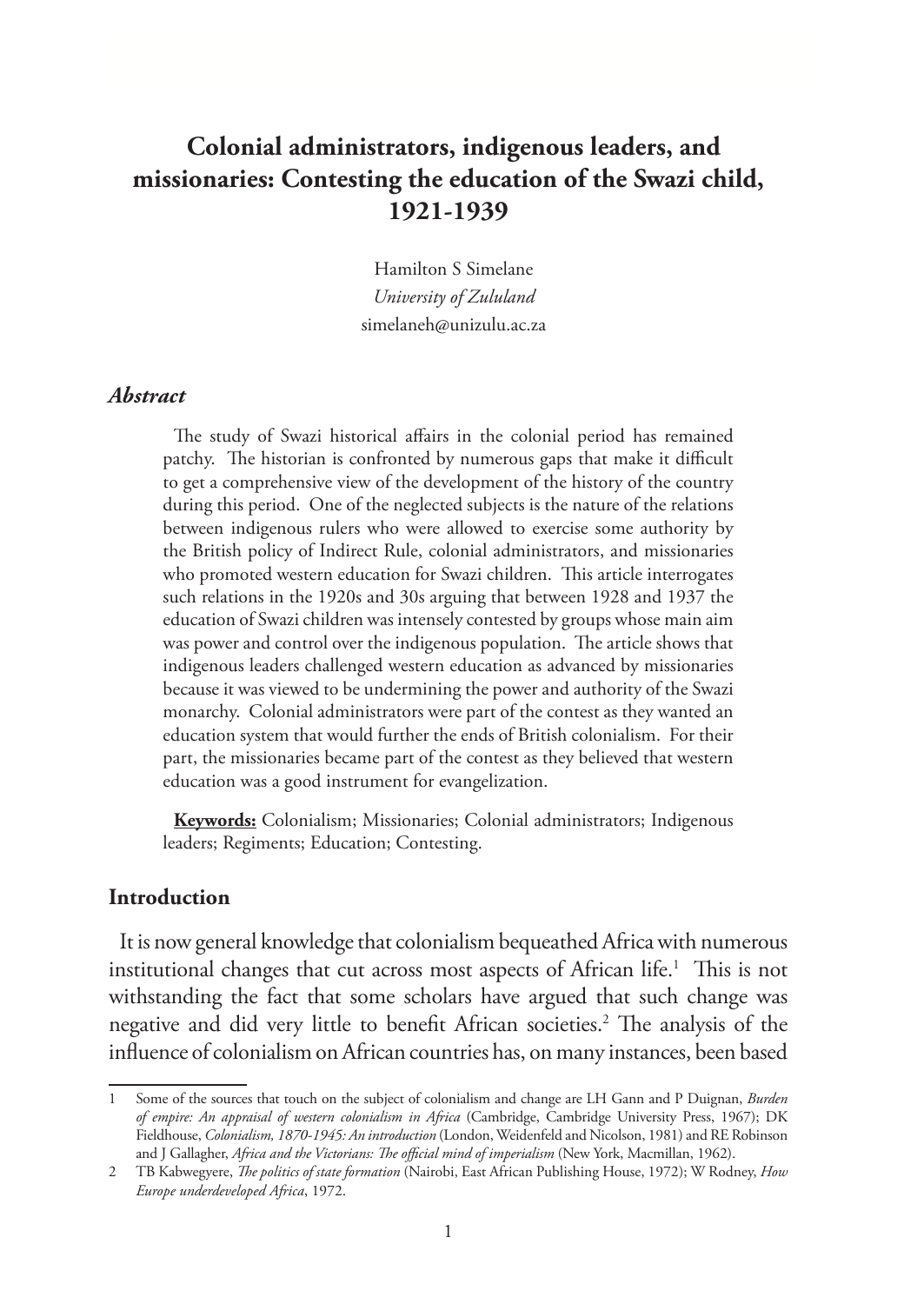on debatable assumptions. For instance, it is sometimes assumed that most things went according to the plans of the colonizers, when in fact, at times, there was a huge gap between policy statements and what actually happened on the ground. Also, it is sometimes assumed that once colonialism was established, it became a smooth process except in those instances where there was visible military resistance to colonialism. The reality is that colonialism contained numerous contradictions and conflicts, especially in terms of the interests of indigenous leaders, colonial administrators and other interest groups. Research into these contradictions and interests enables us to gain a better understanding of the operations of colonialism in different African countries.

Research into the contradictions and conflicts within the colonial system in Swaziland has received limited attention from scholars.3 This is especially the case if we consider the existence of several interest groups whose aim was to achieve control and authority in one form or the other.<sup>4</sup> For instance, colonial administrators continued to struggle for control over the indigenous population, indigenous leaders were also struggling to maintain their control in the face of an intrusive colonial system, while missionaries pursued their agenda of 'spiritual conquest' of the indigenous population. Presently, there is not much known of the struggles between these conflicting interest groups in Swaziland. This is in spite of the fact that in other African countries or regions research has revealed the dynamics involved in conflicts between these groups.5 This is especially the case in the spread of Western education. Most of the sources that deal with the subject of 'formal education' or the mixture of formal and informal education in Swaziland hardly deal with the conflicts or debates that punctuated the colonial period.<sup>6</sup> Yet, it is these conflicts or critical junctures that shaped the direction of the process of change.7 Historical studies only marginally hint on these conflicts as they mention them in passing and often provide unbalanced accounts.<sup>8</sup>

<sup>3</sup> B Berman and J Lonsdale, "Crises of accumulation, coercion and the colonial state: The development of the labour control sstem in Kenya, 1919-1929", *Canadian Journal of African Historical Studies,* 14, 1(1980), pp. 37-54.

<sup>4</sup> For a similar experience in East Africa see, J Lonsdale and B Berman, "Coping with contradictions: The development of the colonial state in Kenya, 1895-1914", *Journal of African History,* 20(1979), pp. 487-505.

<sup>5</sup> R Gray, "Christianity", A Roberts (ed.), *The colonial moments in Africa: Essays on the movement of minds and materials, 1900-1940* (Cambridge, Cambridge University Press, 1986).

<sup>6</sup> For some of the studies in which such neglect is evident see, LT Mthethwa, "Education in Swaziland" (Ezulwini, Emlalatini, undated); M Marope, The education system in Swaziland: Training and skills development for shared growth and competitiveness" (Washington DC, World Bank, 2010).

<sup>7</sup> For a very insightful discussion of how conflicts changed the histories of some nations see, D Acemoglu and JA Robinson, *Why nations fail: The origins of power, prosperity and poverty* (London, Profile Books, 2013).

<sup>8</sup> For more information on this issue see, H Kuper, *Sobhuza II: Ngwenyama and King of Swaziland* (London, Duckworth, 1978); JSM Matsebula, *A history of Swaziland* (London, Macmillan, 1972).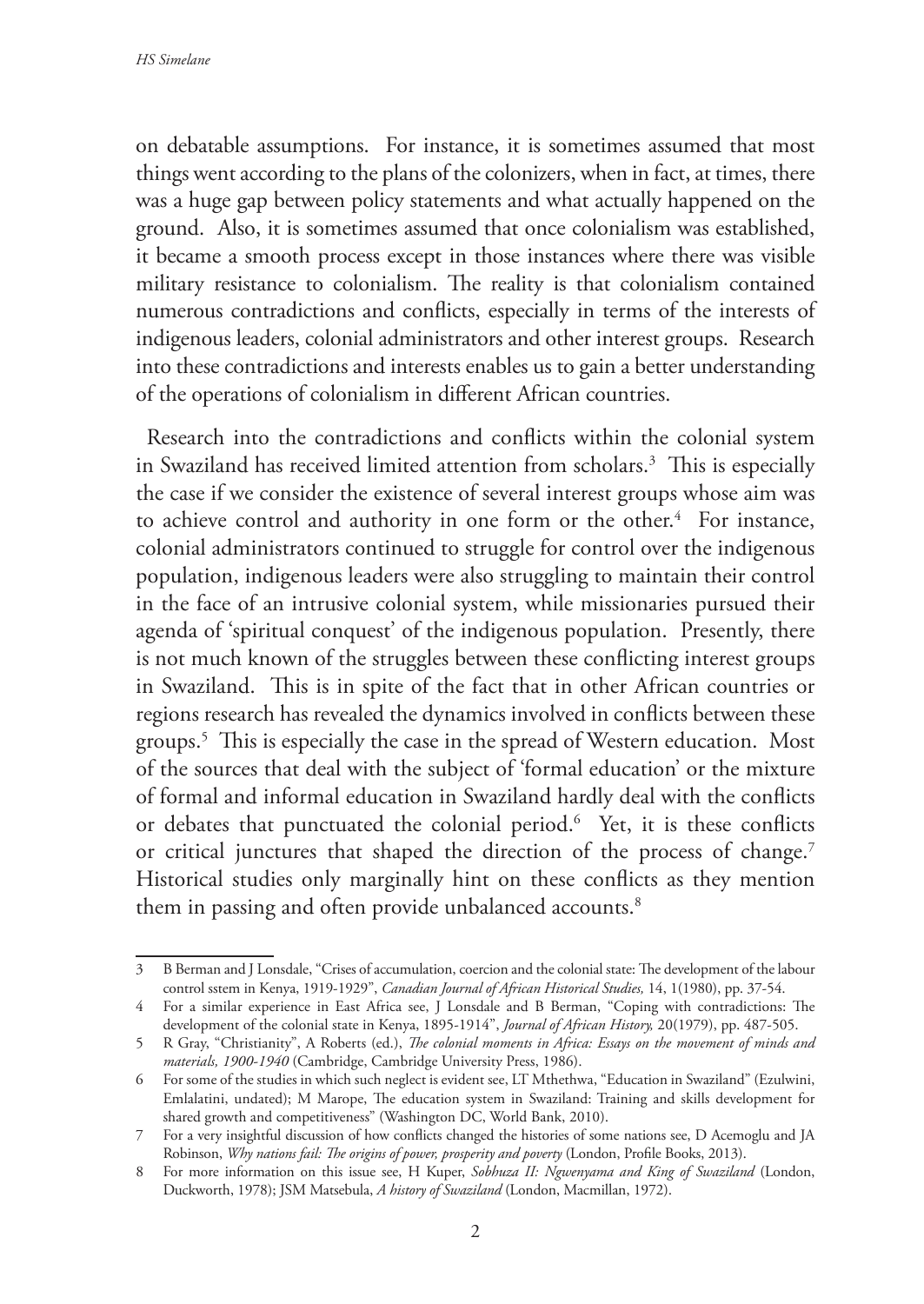This article makes a contribution to an understanding of these conflicting interests in the colonial period and focuses on conflict surrounding the education of indigenous Swazi children.9 The article shows that between 1926 and 1937, colonial administrators, indigenous leaders, and missionaries contested the education of the Swazi child. It shows that colonial administrators supported missionary education because they believed that it was essential to westernize the young Swazi who would eventually shift Swaziland away from traditional institutions that they believed to be a hindrance to progress. On the other hand, indigenous leaders under the guidance of King Sobhuza II (referred to as Paramount Chief at the time), $10$  felt that western education was alienating the young Swazi from traditional institutions and in the process undermining the power of the institution of monarchy. Contrary to conventional wisdom that views this conflict as an indication of a concern over the quality of education received by the Swazi child, the article argues that the main issue of contestation was power to control the indigenous population.

#### **Swazi indigenous leaders and Western education, 1902-1928**

By the second half of the nineteenth century the Swazi leadership, just like its counterparts in the rest of the region, were forced to contend with the growing power and influence of European nations and the South African Republic. During the last five years of the century the Swazi Queen Regent, Labotsibeni (Gwamile Mdluli), and the Swazi nation at large were forced to contend with the power of the British and the Afrikaners who were competing to either control or take over her kingdom.<sup>11</sup> Evidence indicates that she was resigned to the view that the whites would ultimately take over the country (so was her husband, King Mbandzeni who ruled the country in the period 1875-1889), and was intrigued by the source of the power of white man. It was in the context of power and control that she viewed education as one of the most important instruments of control.

<sup>9</sup> Much as there are different contending definitions of a child for purposes of this article a child means a boy or girl who has not reached puberty. In terms of chronological age the term child is limited to persons of 16 years and younger. For a much more elaborated definition see HS Simelane, "Landlords, the state, and child labour in colonial Swaziland, 1914-1947", K Lieten, E van Nederveen Meerkerk (eds.), *Child labour's global past, 1650-200* (New York, Peter Land, 2011), pp. 569-594.

<sup>10</sup> While recognizing the potential confusion of the use of the name Sobhuza, the subsequent pages of this article will use this name in reference to King Sobhuza II. This is simply a matter of convenience.

<sup>11</sup> For more detail on the relationship between the British, the Afrikaners, and the Swazi under Labotsibeni, see HS Simelane, "Female Leadership, Europeans, and the struggle for Swazi Independence, 1890-1902", *Uniswa Research Journal* , 19, December 2005; K Ackson, "Queen Regent Labotsibeni", MJ Diamond et. al. (eds.), *Women Writing Africa: The Southern Region* (New York, The Feminist Press at the City University of New York, 2004).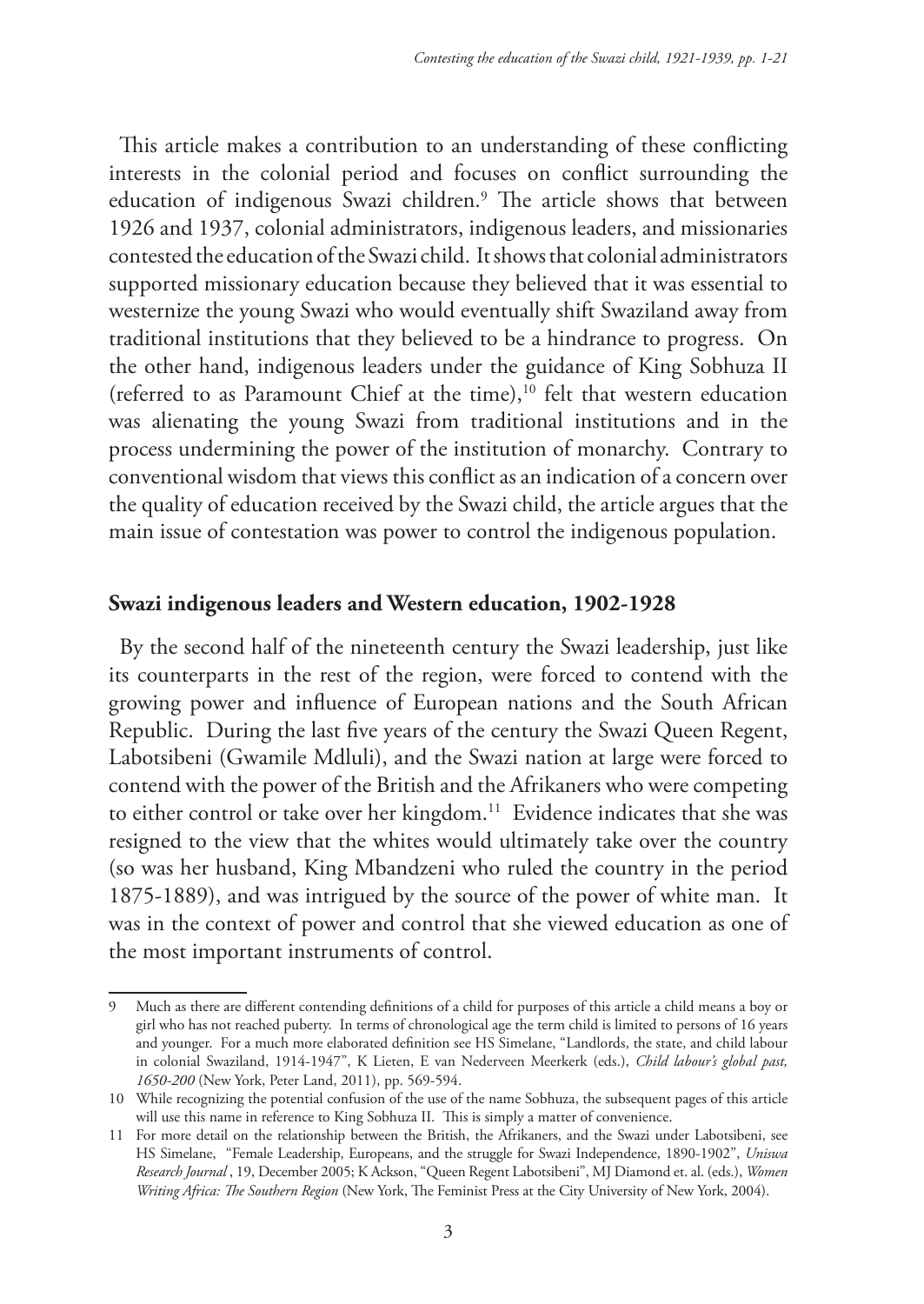*HS Simelane*

The purpose of this section is not to retell the story of the different forms of education in Swaziland but to contextualize the views of the indigenous leadership on Western education and how such views were revised in the late 1920s as the Swazi monarchy and traditional institutions were struggling for their survival. Western education or what some call formal education was introduced in Swaziland by missionaries during the second half of the nineteenth century.12 Once introduced, it expanded such that by independence about 90% of schools in the country were mission owned and controlled.13 Before the imposition of British colonial rule there is no evidence showing the views of indigenous leaders on the introduction of Western education. It was during the regency of Labotsibeni (1899-1921), that the perceptions of the indigenous leadership on Western education became very clear.<sup>14</sup> In an attempt to identify the source of the power of European nations Labotsibeni frequently asked her Council, "In what does the power of the whites lie"?15 Many of the Councillors argued that the power of the white man lies in guns and military strength. Some of them even argued that it lies in magic, hence in the Swazi language whites were called *Belumbi* (magicians). However, Labotsibeni was not convinced with these responses and instead she argued that, "It lies in money and books".16

Throughout her reign Labotsibeni worked hard to encourage the Swazi to gain Western education. However, in her view the power of Western education was to be given to members of the aristocracy as a priority.<sup>17</sup> She viewed the education of members of the royal family as a means of regaining power that was systematically being eroded by British colonialism. She was also open to the education of the children of prominent councillors as she saw them as important cogs in entrenching the power and control of the monarchy over the indigenous population. In pursuit of her vision she mobilised the support of colonial administrators to establish a Swazi National School at Zombodze in 1906, and the Swazi National High School in Matsapha in 1931.<sup>18</sup> Labotsibeni believed that the Crown Prince, Nkhotfotjeni, later given the name Sobhuza

<sup>12</sup> LT Mthethwa, "Education in Swaziland" (Ezulwini, Emlalatini, undated).

<sup>13</sup> K Geary, "Indicators of educational progress – a Markov chain approach applied to Swaziland", *Journal of Modern African Studies,* 16, 1(1978), pp. 141-151.

<sup>14</sup> JSM Matsebula, *A history of Swaziland*... .

<sup>15</sup> H Kuper, *Sobhuza II …,* p. 43.

<sup>16</sup> H Kuper, *Sobhuza II …,* p. 43.The point is also raised in A Booth, *Swaziland: Tradition and change*... .

<sup>17</sup> For more information see, A Booth, "Western schooling and traditional society in Swaziland," *Comparative Education*, 39(2), 1997, pp. 433-451.

<sup>18</sup> A White, "Swazi national schools", *Overseas Education,* 30(2), 1958, pp. 62-63.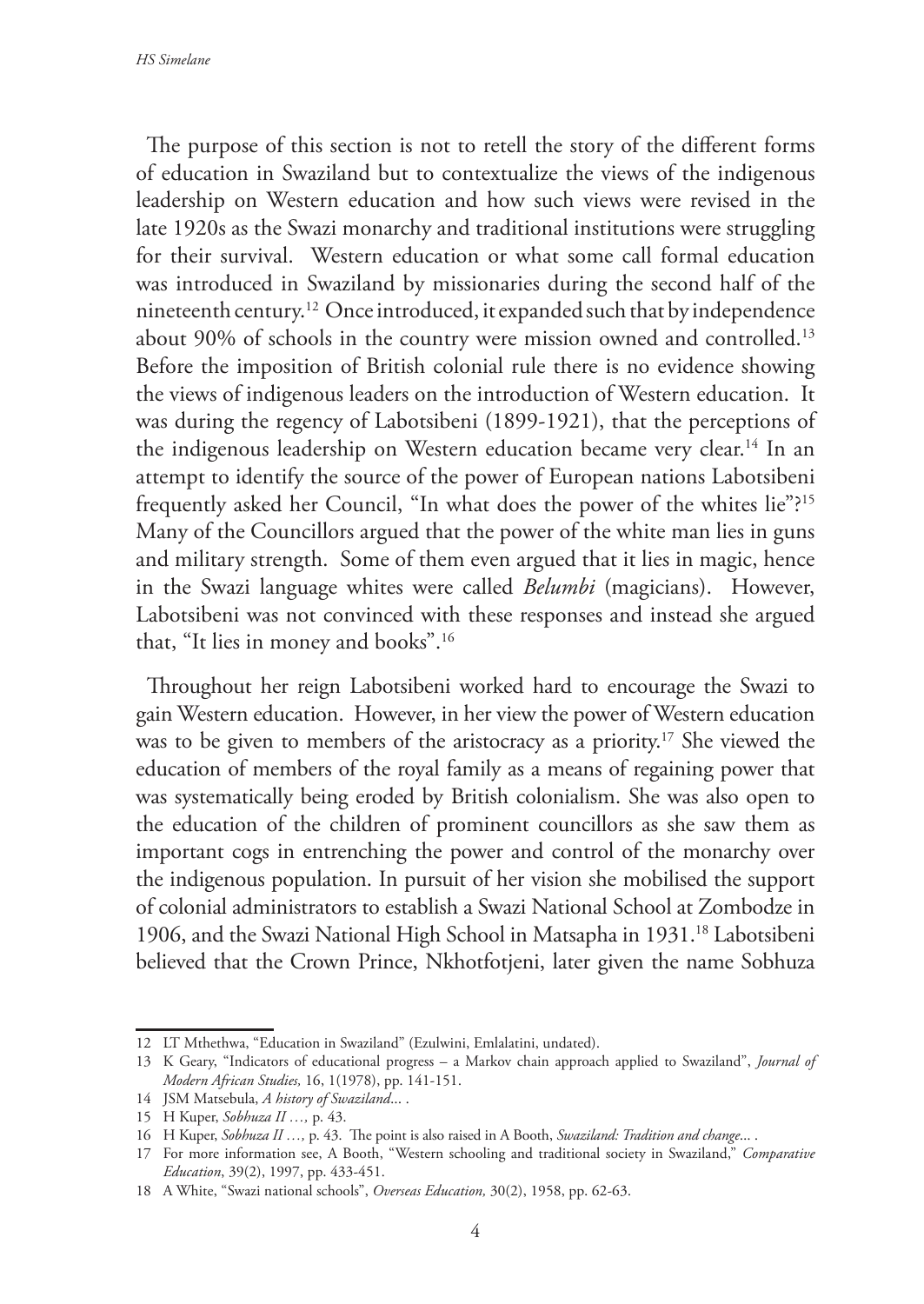II,19 should be one of the beneficiaries of western education because he had to be taught to read and write in order to be in a position to handle the complex documents of control generated by the British colonial administration. She also felt that Sobhuza should receive Western education to enable him to deal with the contradictory expectations of British colonialism and the indigenous political system.20 She believed that he would be able to restore the power of the Swazi monarchy if he was able to negotiate and debate in the language of the conqueror.21 Consequently, Sobhuza was educated first at Zombodze National School, and later at the Scottish Presbyterian educational complex at Lovedale in South Africa. He was amongst several Southern African traditional leaders who were schooled at Lovedale.

 An important aspect of this period is that there were cordial relations between colonial administrators and the indigenous leadership in as far as introducing and spreading Western education in the country.<sup>22</sup> There was a convergence of interests in that for the colonial administrators spreading Western education would enhance the aims of colonial administration,<sup>23</sup> while for the indigenous leadership the perception was that it would help restore the power and control of the monarchy over the indigenous population.<sup>24</sup> From the first Resident Commissioner, F Enraught Francis Moony (Resident Commissioner 1902- 1907) to De Symons Honey (Resident Commissioner1917-1928), there was unity of purpose with the indigenous leadership on spreading western education in the country. Missionaries enjoyed the freedom of establishing schools in different parts of the country and in the process continued in their mission of evangelization.

#### **The foundation for conflict over the education of the Swazi child**

In general terms, the whole colonial agenda in Swaziland and all over Africa, was riddled with contradictions and characterized by conflictual relations.<sup>25</sup>

<sup>19</sup> For purposes of easy reference the name Sobhuza will hereafter be used in the article in reference to King Sobhuza II.

<sup>20</sup> Throughout the history of colonialism in Africa there was always a contradiction between the interests of colonial governments and indigenous leaders. There was need for indigenous leaders to clearly understand the attitudes of colonial governments for them to maintain themselves in power.

<sup>21</sup> B Nyeko, "The rule of the Dlamini in the nineteenth-century Swaziland", *Tarikh*, 4(2), 1973, pp. 42-48.

<sup>22</sup> GS Kunene, "British colonial policy in Swaziland, 1920-1960" (Ph.D, University of York, 1992).

<sup>23</sup> For parallels from other areas in Africa see, AE Afigbo, "West Africa to 1800", AE Afigbo, RJ Gavin, JD Omer-Cooper and R Palmer (eds.), *The making of modern Africa,* 1 (London, Longman, 1992).

<sup>24</sup> JF Scutt, *The story of Swaziland*, 3 (Mbabane, Swaziland Printing and Publishing Co., 1986).

<sup>25</sup> For information on such contradictions and conflicts in Swaziland, see AG Marwick, "The attitude of the Swazi toward government" (Microform, University of Swaziland, 1955).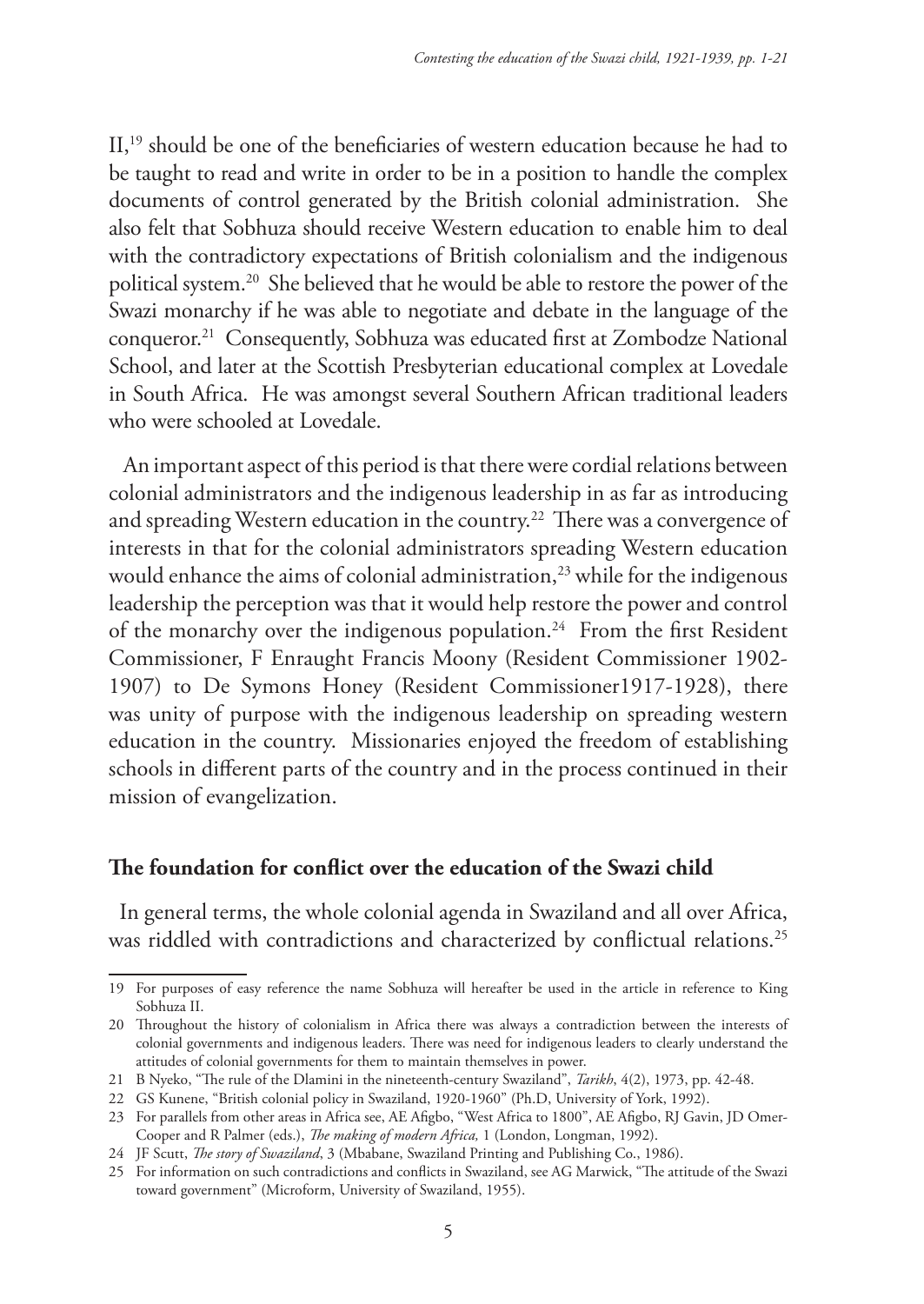For instance, while Western education was well received by the indigenous leadership, it was juxtaposed over an indigenous education system that played a very important role in entrenching and maintaining the control of indigenous leaders. The Swazi indigenous education system was informal and constructed on a rigid rank system.<sup>26</sup> The whole structure of the education system was not built on formal institutions, but it revolved around age regiments. The purpose of these age regiments was to make the young Swazi loyal to the monarchy. The emphasis was on traditional values and these were values that emphasized respect for seniority and leadership. According to Sishayi Nxumalo, the main purpose of the education system was, "... the absorption of children into the society of their fathers".27 The values of loyalty and morality were transmitted from the old to the young based on the accumulated knowledge of the past. It was an inward looking education system that did not accommodate the complexity of the world introduced by Western imperialism, particularly Western education.

It would be a mistake to assume that the value of the traditional education system was simply centred on morality and innocent loyalty to elders. It was in fact an instrument of monarchical control.<sup>28</sup> The structure of age regiments as made popular in the nineteenth century was premised on building a sense of nationalism that cut across clan and geographical lines.<sup>29</sup> Although it was predominantly based on male age groups, reflecting its original function as an instrument of primitive accumulation, $30$  women groupings also existed. All the age regiments under this system were under the control of the indigenous king.<sup>31</sup> If he did not exercise this control directly, as was the case with women regiments, it was indirectly exerted through princes or princesses. The king determined when a regiment was formed, what name it was to carry, and when older regiments were given permission to marry.32 Through the control of regiments, the king had power to control homestead formation and reproduction.<sup>33</sup> As such the king had enormous control over the whole

<sup>26</sup> For a more detailed discussion of the importance of rank in Swaziland society see, H Kuper, *An African aristocracy: Rank among the Swazi* (London, Oxford University Press, 1947).

<sup>27</sup> S Nxumalo, *Our way of life* (Mbabane, Swaziland Printing and Publishing, undated).

<sup>28</sup> This was not peculiar to Swaziland but applicable to several regions in Africa. For more information see R Grey, "Christianity", A Roberts, *The colonial moment in Africa... .*

<sup>29</sup> RT Coryndon, "Swaziland", *Journal of the African Society*, 14, 1915, pp. 250-265.

<sup>30</sup> For a full discussion of the regiment system in Swaziland see, H Beemer, "The development of the military organization of Swaziland", *Africa* ,10, January 1937, pp. 55-74.

<sup>31</sup> RT Coryndon, "Swaziland", *Journal of the African Society,* 14, 1915, pp. 250-265.

<sup>32</sup> LD Lister, "The role of tradition in the recent political and economic development of Swaziland", *Manchester Papers on Development,* 1(3), 1985, pp. 30-44.

<sup>33</sup> S Schoeman, "Swaziland: The monarchy at work", *African Institute Bulletin,* 17(3), 1987, pp. 37-40.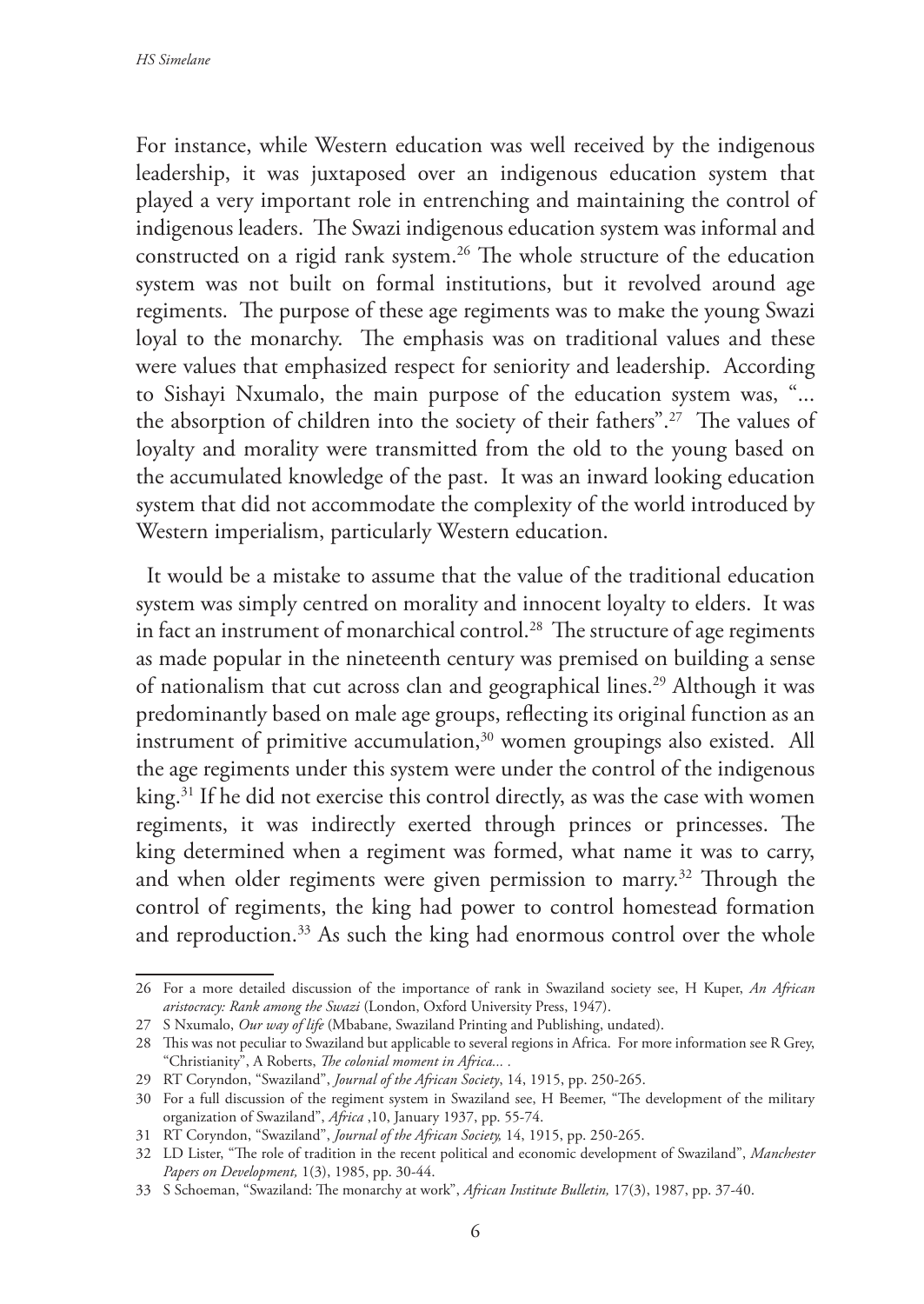process of social reproduction amongst the indigenous population.

The most important weakness of the period of the regency of Labotsibeni, and a matter that was later at the centre of conflict regarding the education of the Swazi child was that this traditional education system was allowed to collapse and this premised the collapse of the control of the monarchy over homesteads and general indigenous population. At the same time, Western education was growing at a fast rate, and for many of the traditional chiefs and Sobhuza, this fast growth was at the expense of the traditional education system upon which the power and control of the monarchy was based.

There was rapid expansion in the establishment of formal schools.<sup>34</sup> Although there was a noticeable increase in the number of schools, enrolment was not so, for instance, while in 1920 there were 2,200 pupils in Swazi schools, in 1925 there were 2, 958.35 King Sobhuza II, began to point fingers at the colonial establishment and missionary education became an obvious target.

## **Contesting the education of the Swazi child**

While there appeared to be calm when Sobhuza took over the leadership of the Swazi in 1921, evidence indicates that the Swazi monarchy was in crisis. This was because the monarchy's control of the indigenous population was very weak as the supporting institutions had become weak during the regency of Labotsibeni. In the late 1920s Sobhuza and his traditional Council, "embarked on a process of reviving the authority of the monarchy and chiefs".36 Sobhuza's first action was to attack some of the institutions that came with colonialism. It appears that while Sobhuza and his Council were aware that problems of social disintegration, poor economic production premised on land shortage were crucial problems faced by the indigenous population, mission education was considered to be a serious challenge to the power of the monarchy and regional chiefs. Consequently, the education of the Swazi child through mission education became the prime target of criticism by Sobhuza and the Swazi National Council. The situation became worse from 1928 when the Resident Commissioner, Thomas Ainsworth Dickson came out strongly in support of mission education. Therefore, the

<sup>34</sup> SR Ndwandwe, "Christian missionary activities and the transformation of the status of Swazi women, 1920- 1947" (M.A., University of Swaziland, 2000), p. 23.

<sup>35</sup> SR Ndwandwe, "Christian missionary activities…" (M.A., University of Swaziland, 2000), p. 23.

<sup>36</sup> A Booth, *Historical dictionary...*, p. 108.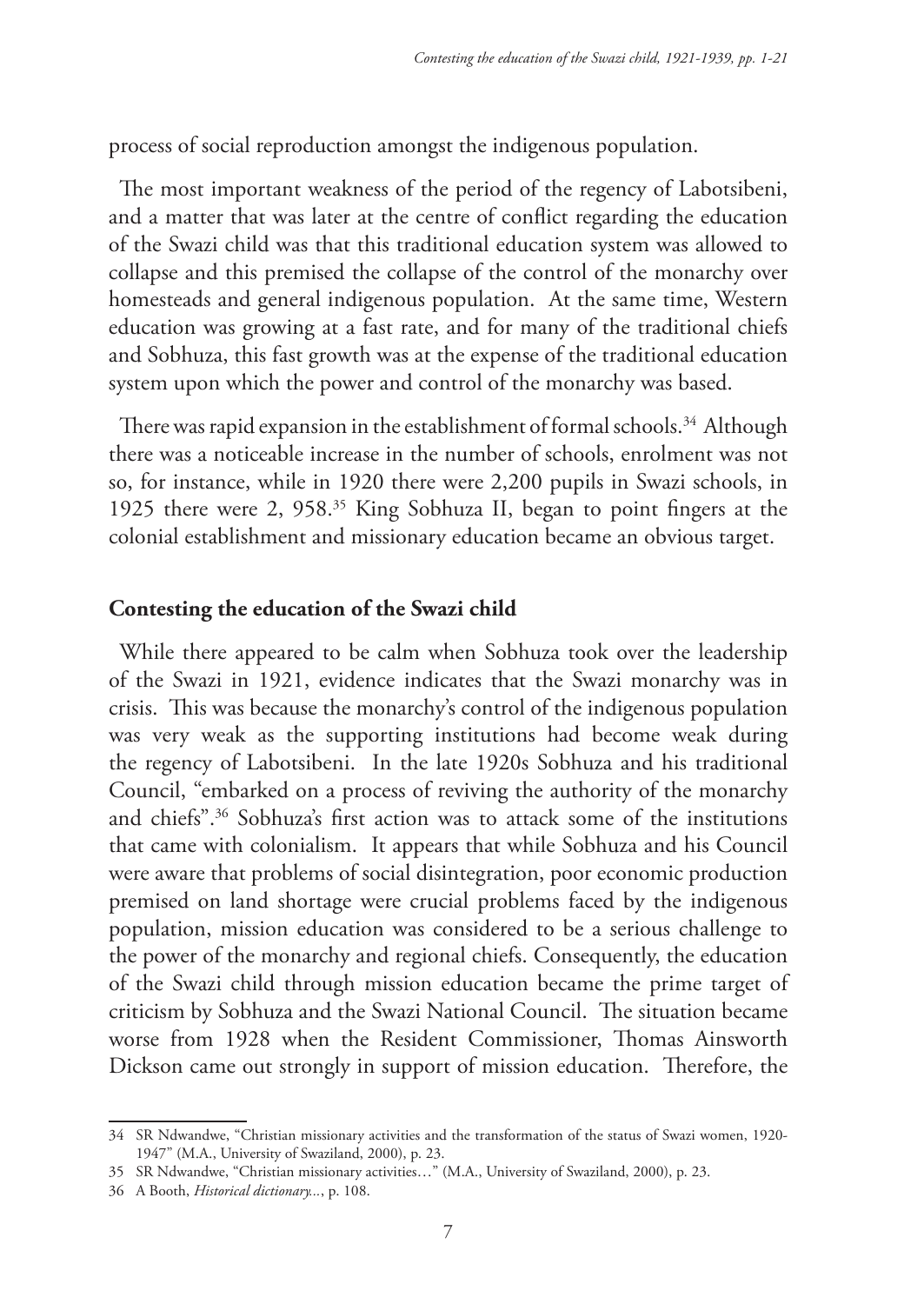contest for the education of the Swazi child featured the missions, the colonial administration and the Swazi indigenous leadership under Sobhuza. It was general knowledge that the relationship between colonial administrators, missionaries, and indigenous leaders was never an easy one.<sup>37</sup> What is obvious is that the common denominator between these three antagonistic groups was power of control over the indigenous population.

Dickson's support for Western mission education was contextually relevant to colonial policy of the time. The colonial government needed African clerks and interpreters, while businessmen and Christian missions sought literate auxiliaries.38 Such education was meant to promote rather than frustrate the ends of colonial policy. The work of missionaries should not be viewed in isolation from the activities of government official.<sup>39</sup> In many ways the shared common interests and often what was of benefit to the one group was equally good for others. Since education was still largely in the hands of missionaries their collaboration with the colonial government was crucial and even the Colonial Office in London looked for guidance from missionaries.<sup>40</sup>

When Dickson came to Swaziland, he had a long service in Kenya and he brought with him a curious mixture of a strong belief in the virtues and efficacy of indirect rule, $41$  while at the same time exhibiting a belief in the principles of progressivism. It was this progressivism that brought him into direct conflict with Sobhuza and his Council because he strongly favoured the aims of Christianity and those of African westernization. He did not shy away from giving strong support to the work of mission schools, and this brought him into conflict with Sobhuza and his traditionalists. The progressive and administrative institutions he advanced were in direct conflict with the intentions of Sobhuza to emphasize traditional Swazi institutions as a means of reviving the domestic power of the monarchy and traditional chiefs.

<sup>37</sup> For a general discussion of this issue see, R Gray, "Christianity", A Roberts (ed.), *The colonial moment in Africa...,*  pp. 140-190.

<sup>38</sup> The tendency for colonial governments to advocate for the education of Africans was not unique to Swaziland but a general trend in British colonial Africa. For more information see, A Roberts, "The imperial mind," A Roberts (ed.), *The colonial moment in Africa...,* pp. 24-76.

<sup>39</sup> H Kuper, "The Swazi reaction to missions", *African studies*, 5(3), 1946, pp. 177-188.

<sup>40</sup> For further information, see R Gray, "Christianity", A Roberts (ed.), *The colonial moment in Africa... .*

<sup>41</sup> There is a wide literature on the British policy of indirect rule. For more information, LH Gann and P Duignan, *Burden of empire...*; L Hailey, *Native administration in the British African territories, Part V, The High Commission Territories, Basutoland, the Bechuanaland Protectorate, and Swaziland* (London, HMSO, 1953).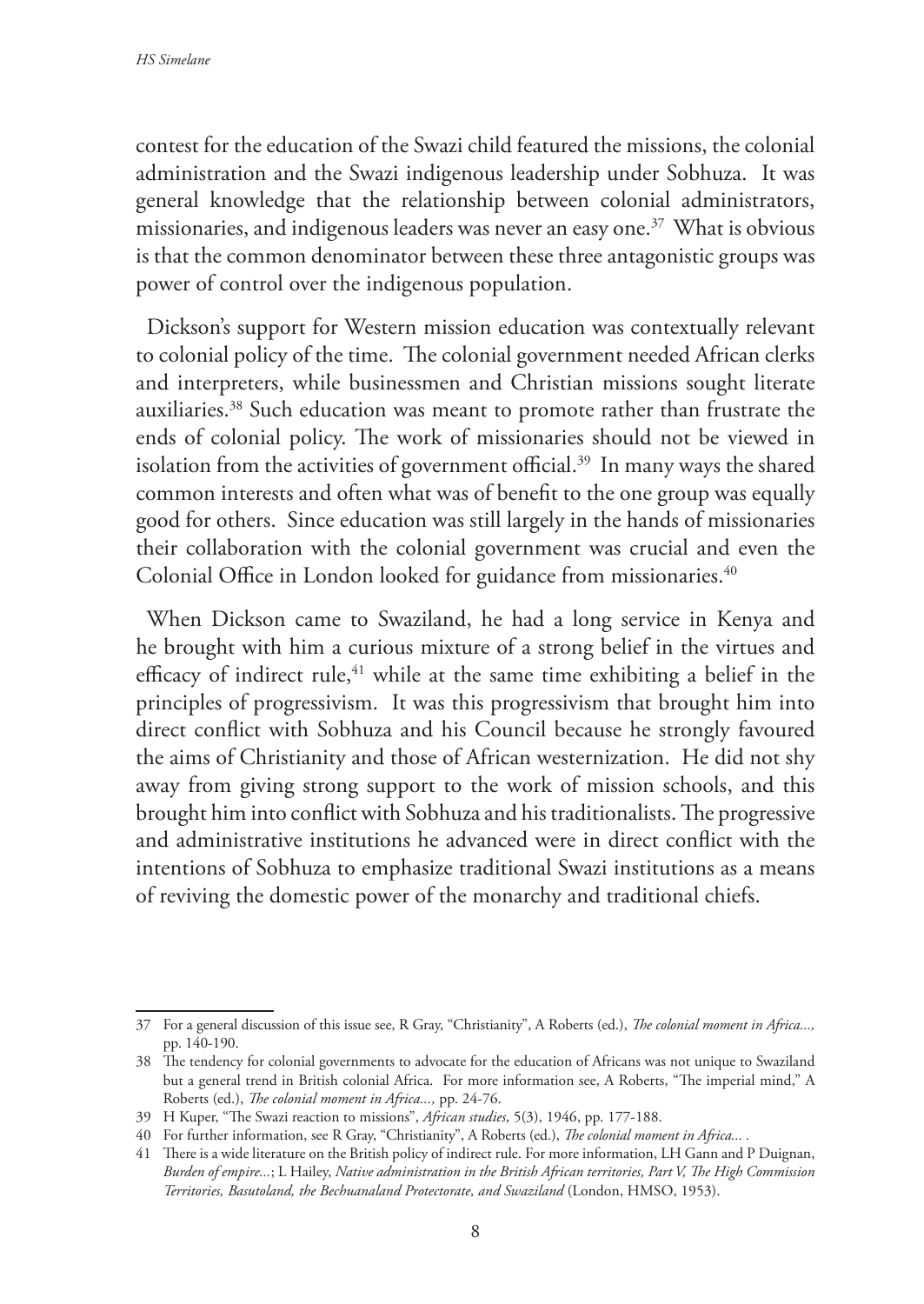A few years after taking over power, Sobhuza began to emphasize Swazi tradition to entrench the presence of the monarchy.42 For instance, he began to elaborate the *Incwala* ceremony and the institution of *emabutfo* (age regiments). The main aim of this move was to control the acculturation of young Swazi men and women.43 He argued that Swazi children should not be alienated from their tradition and culture through Western education. When the Resident Commissioner showed strong support for mission schools, Sobhuza began a serious attack on this type of education. He argued that Western education, as taught in mission schools caused Swazi children to despise Swazi traditional institutions and indigenous culture and also made them ill-fitted to the Swazi traditional environment. According to him, Western education was failing to teach Swazi children traditional values, which were previously taught by the indigenous system of education.<sup>44</sup> Such views created a conflict between the indigenous Swazi leadership on one side and the Resident Commissioner and missionaries on the other side. Sobhuza's views were not fundamentally contrary to the policies of the colonial office in London. For instance, the then newly formed Colonial Office Advisory Committee stated that, "Education should be adapted to the mentality, aptitudes, occupations and traditions of the various people…Its aim should be to render the individual more efficient in his or her condition of life…to promote the advancement of the community as a whole".45

From the mid-1920s most regional chiefs were in full support of Sobhuza's views because such views were addressing concerns about the diminishing power and influence of indigenous leaders and institutions. For instance, in the late 1920s some regional chiefs organized contributions for building what were referred to as "tribal schools".<sup>46</sup> It was reported that there were about eleven schools with a total of about 300 children that owed their initiation to and were under the care of traditional chiefs. It also appears that Sobhuza's arguments against Western education, particularly mission education, gained the support of a large number of Swazi households. The colonial administration was concerned with the ability of traditional chiefs to establish schools that were outside the control of missionaries and the

<sup>42</sup> S Schoeman, "The monarchy in Swaziland", *Africa Insight*, 16(3), 1986, pp. 163-175.

<sup>43</sup> C Lowe, "Land and chieftainship in Swaziland 1910-1940: Some preliminary reflections" (Paper, Social Science Research Unite Seminar, the University of Swaziland, November 1989).

<sup>44</sup> LT Mthethwa, "Education in Swaziland" (Ezulwini, Emlalatini, undated), p. 7.

<sup>45</sup> Advisory Committee on native education in British tropical African dependencies: Education in British tropical Africa (Cmd. 2374, 1925), p. 4.

<sup>46</sup> LT Mthethwa, "Education in Swaziland" (Ezulwini, Emlalatini, undated), p. 7.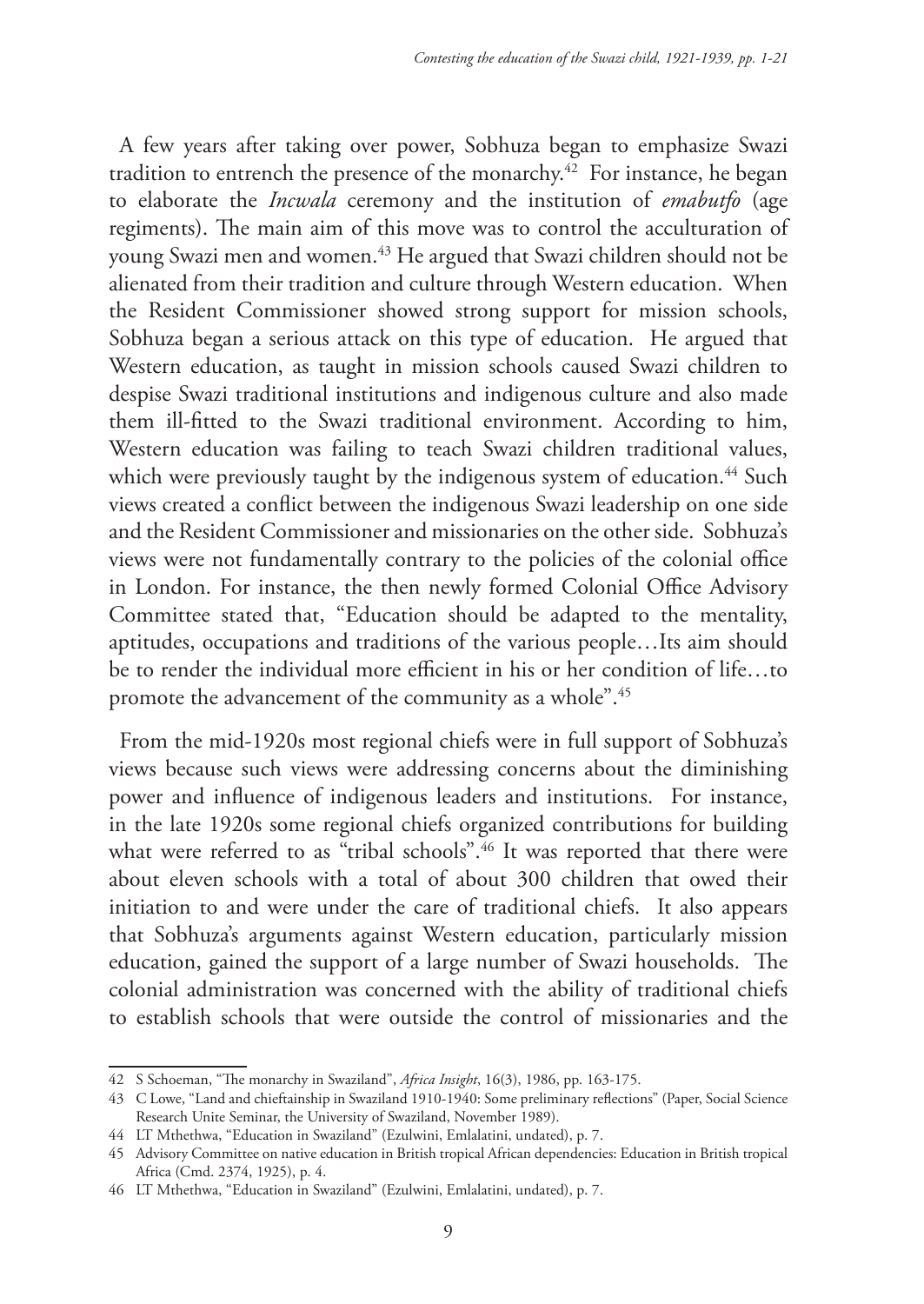colonial administration. It began to put in place policy that would bring the establishment of what were referred to as "native"<sup>47</sup> schools under control. The policy that was eventually put to place stated that, "… no person or group of persons shall open a native school without reporting to the Superintendent of education who may give his consent thereto and being satisfied that the regulations … have been observed".48 Colonial administrators were fully aware that the establishment of such schools was a form of resistance against Western education, and by extension British colonialism. They represented an attempt by the Swazi monarchy and conservative forces to retain control over the indigenous population.

In the early 1930s it was revealed that many Swazi homesteads were not sending their children to mission schools. In 1934 colonial officials reported that, "There are about 30,000 children growing up in Swaziland, who are untouched by any policy that the administration and the missions may have for development". In practical terms this means that these children were not attending school as a protest by their parents against Western education. Colonial administrators together with other commentators attempted to explain the factors behind such a development. From the point of view of colonial officials this was because homestead duties related to the home and its economy was preventing children, especially boys, from attending the ordinary day school at which the hours of school attendance, "cover the time period from 9 a.m. to 3 p.m. each day".<sup>49</sup> There was a lot of truth in this explanation but it simply assisted the colonial administrators to avoid dealing with the real issue.

Colonial records indicate that the matter was much deeper than the division of labour at homestead level. There was also an indication that there was some fear for some Swazi parents that the attendance of their children at schools under missionary control will mean a break-down in tribal discipline, control and sanctions.<sup>50</sup> Such evidence appears to have been refuted by some missionaries, but reports from the Superintendent of Education stated that, "In spite of statements to the contrary by some missionaries there is

<sup>47</sup> According to the records of the time it was stated that, "Native means any aboriginal native belonging to any tribe of Africa, and includes any person of mixed race living as a member of any native community, tribe, kraal or location in Swaziland". See SNA, RCS 418/39, establishment of regulations to control mission, private, and other schools.

<sup>48</sup> SNA, RCS 418/39, Minutes of the Meeting of the Board of Advice on Native Education (Court House, Mbabane), 4 April 1939.

<sup>49</sup> Swaziland National Archives (SNA), RCS140/34 – Meeting of Executive Committee of board of Advice on Native Education, January 1934.

<sup>50</sup> Swaziland National Archives (SNA), RCS140/34 – Meeting of Executive Committee of board of Advice on Native Education, January 1934.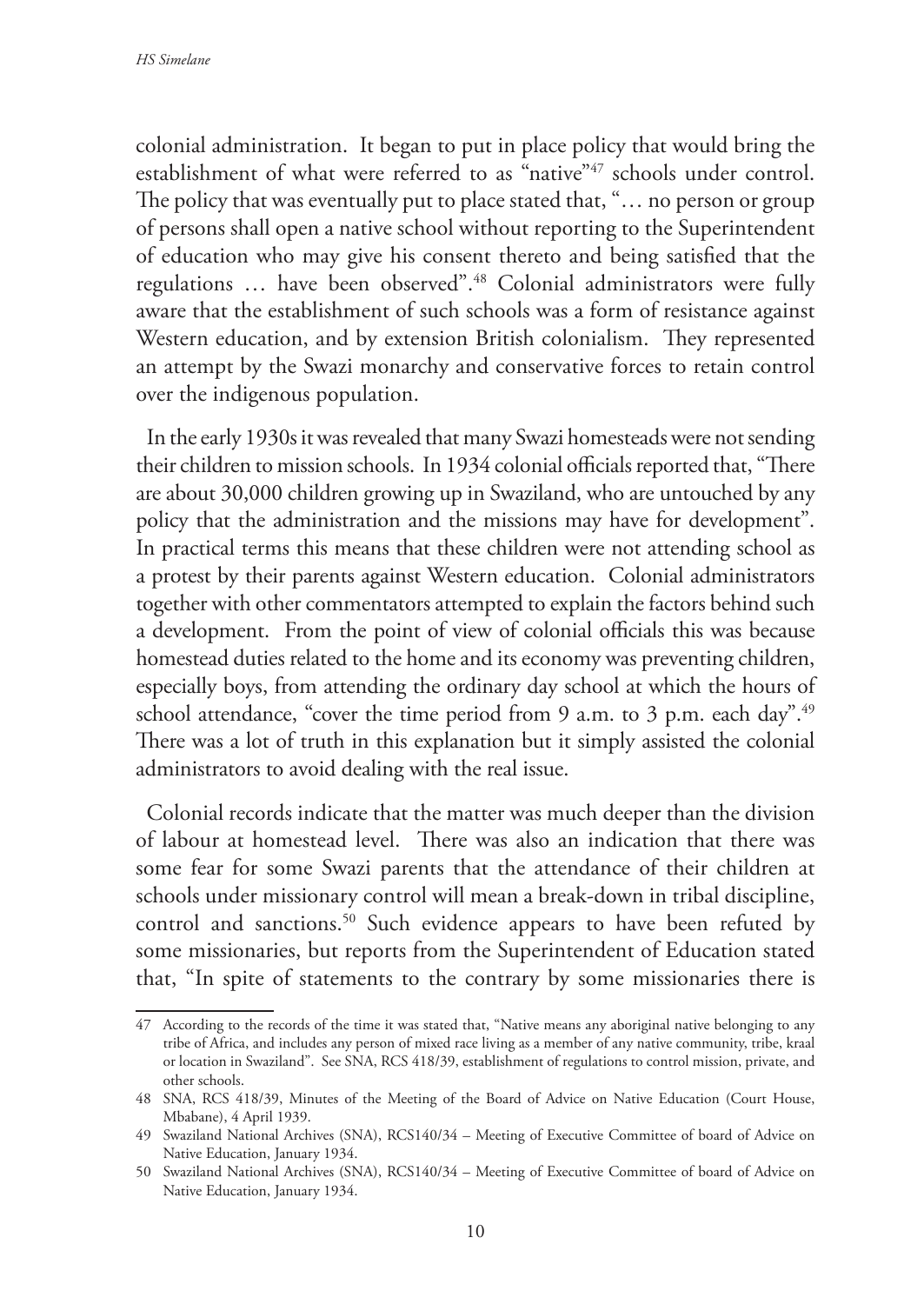undoubtedly a desire on the part of many of the Swazis to have their children taught in schools that are not under the direct control of missions".<sup>51</sup> What became clear was that there was a huge divergence of opinion between the Swazi traditional leadership on one side, and the colonial administration and missionaries on the other. The situation was made more complex by the fact that the Swazi were also divided on the matter. The Resident Commissioner, in the words of Dr D Hynd, demonstrated a "… great devotion to duty, his deep concern for the uplift of the Swazis through Christian education".<sup>52</sup> At the same time evidence indicates that the Resident Commissioner continued with the policy of spending as little money as possible for the education of the Swazi child. In his credit, he was willing to support a few promising Swazi pupils with larger than average amounts of money.

The struggle for the education of the Swazi child intensified in 1933 when Sobhuza once again came out publicly to criticise mission education in the country. Particularly, he directed his criticism to the type of education that was given to Swazi children. He pointed out that, "[Swazi] children no longer obey the law of the land [Swazi law and custom], and when they throw away our customs they say they are following the laws of the whites".53 He also repeated his view that as a result of western Christian education there was a breakdown in traditional courtesy, respect and obedience and an increase in immorality and illegitimacy. This he associated with a rift between Christian and non-Christian educated, and uneducated. He questioned the type of education that was given to Swazi children in mission schools. It appears that his criticism was born out of the fact that all schools in the country at the time were legally segregated. For white children primary education was free and compulsory, while for Swazi children it was neither free nor compulsory. This was a time when the ratio of government spending for a Swazi child at school to that for a white child was 1:18. However, Sobhuza did not articulate such issues in all the public criticisms he made on western mission education. What dominated his attacks was breakdown in obedience to traditional cultural values and morality. This is understandable because his real concern with Western mission education was how it was undermining the power of the monarchy and traditional chiefs.

While the colonial administration was generally not in agreement with

<sup>51</sup> SNA, RCS 534/32, Correspondence from HJE Dumbrell, Inspector of Education, to the Resident Commissioner, Swaziland, 28 November 1933.

<sup>52</sup> SNA, RCS 456/35, Meeting of Executive Committee of Board of Advice on Native Education.

<sup>53</sup> H Kuper, *Sobhuza II...*, p. 106.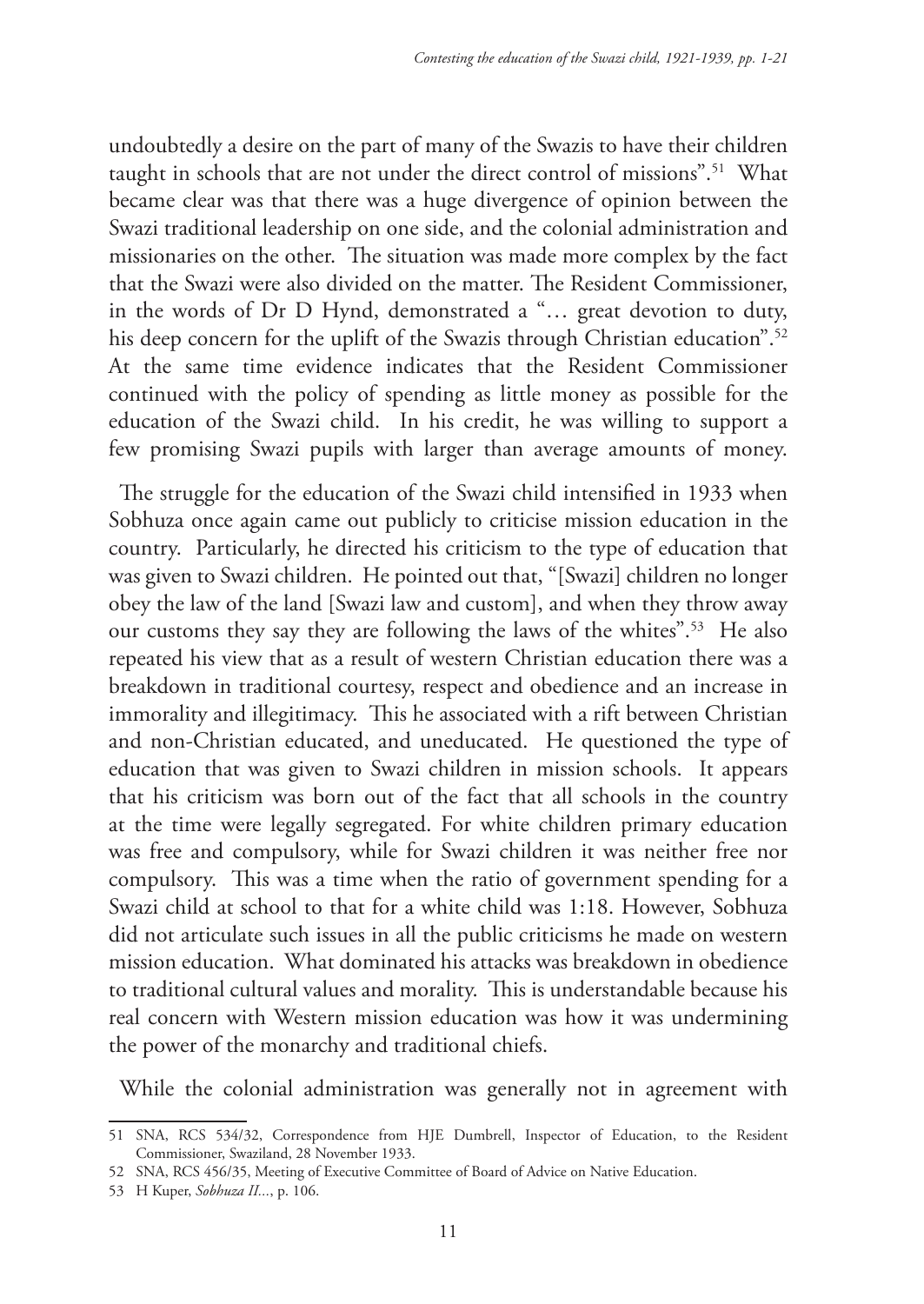Sobhuza's views, there were some people within the colonial establishment who supported his views. For instance, Allan G Marwick who was Deputy Resident Commissioner in the early 1930s and became Resident Commissioner in 1935 was one of the strong supporters of Sobhuza.<sup>54</sup> In the early 1930s he attempted to convince the then Resident Commissioner, TA Dickson that British colonial policy should move away from undermining Swazi royalty economically and politically.<sup>55</sup> Instead, he proposed that British colonialism in the country would better be served if the domestic power of the Swazi monarchy was bolstered. This is the type of thinking that influenced his actions when he became Resident Commissioner after the death of Dickson. It was such support that encouraged Sobhuza to experiment with other educational systems in opposition to Western mission education.

Even outside the administrative establishment, Sobhuza gained some supporters. This came out clearly in a meeting of the Board of Advice on Native Education where Mr LA Tweitan of the Full Gospel Mission of Norway made an articulate attack on the education system in the country. His arguments were in support of the view that Swazi children were not receiving appropriate education. He pointed out that:<sup>56</sup>

When it comes to reading in the schools I think it is pitiful to hear the native children reading their own language. They stutter and stammer as if they were reading a foreign language. When a teacher in a primary school is more interested in hearing the children read a few English sentences than hearing them read in their own language, it seems to me there is a mistake there. I am afraid that the vernacular is often regarded as an inferior subject in our schools and therefore does not receive the attention it deserves.

The conflict over the education of the Swazi child was made worse by the decision of the Resident Commissioner to encourage the formation of the Swaziland Progressive Association (SPA). This was an association of educated Swazi and the initiative for its formation came from the Resident Commissioner. It was a reflection of the progressivism he was trying to inject in Swazi society. To Sobhuza and his Council, the formation of the association was evidence of how western mission education was being used to undermine Swazi traditional institutions. He viewed the association as a means for

<sup>54</sup> For more information on AG Marwick, especially his relationship with Sobhuza, see, A Booth, *Historical dictionary...*, pp. 173-176.

<sup>55</sup> A Booth, *Historical dictionary...*, p. 174.

<sup>56</sup> SNA, RCS 456/35, Meeting of Executive Committee of Board of Advice on Native Education, January, 1934. It should be noted that no siSwati was taught in Swazi schools in the 1930s. Swazi children were taught Zulu instead of their mother language. Therefore the reference to "own" language in the statement seems not accurate.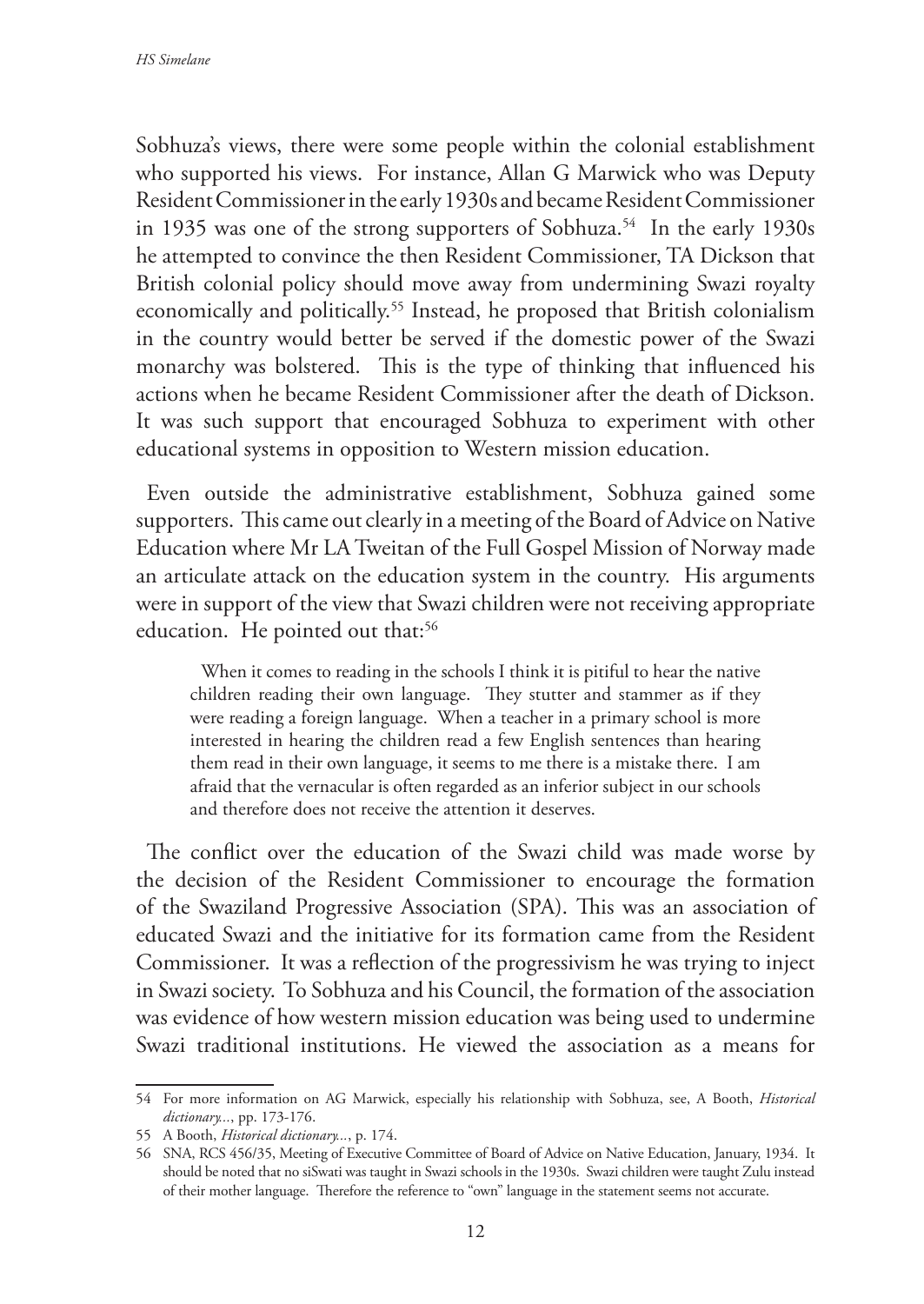the colonial administration, "to make the educated [Swazi] to support the government against [traditional] Swazi institutions".57 Sobhuza questioned the need for the association and saw its formation as a means to destroy the power of the monarchy. He openly told members of the association that they should be reminded that their loyalty should remain with the Swazi king. Sobhuza was an intelligent person and was fully aware that what he was saying was tantamount to pouring new wine in old bottles. He became more convinced that changes should be made in the type of education that was given to Swazi children to protect the power and control of the monarchy over the indigenous population.

Sobhuza heated up the contest for the education of the Swazi child when he put forward a proposal of how the education system in the country could be made more relevant and appropriate. It must be noted that his fears about the SPA were correct because in the movement to independence, the SPA was transformed into a political party called the Swaziland Progressive Party (SPP), in direct opposition to the monarchy.58 This showed that the views of the educated Swazi on how Swaziland should be organized politically were not at tandem with those of Sobhuza and his block of traditionalists. Sobhuza proposed that the education system in the country should incorporate elements of the Swazi traditional form of education that revolved around the regiment/*libutfo* system. This is a system that was first introduced in Swaziland during the time of King Mswati II.<sup>59</sup> The king reorganized the warriors into age regiments that cut across local and kinship ties. While military considerations were foremost in Mswati's decision, the age regiment system entrenched loyalty to the monarchy.

In the middle of the 1930s Sobhuza argued that the regiment system should be introduced to all schools in the country as he felt that it could be adapted to fit the western school system. The regiments included all Swazi males on the basis of age and it was the main educational institution of pre-colonial times.<sup>60</sup> It imposed and enforced a national code of discipline, morality, and unity, all under the control of the monarchy.<sup>61</sup> As mentioned above, through this system, the monarchy could even control the reproduction of

<sup>57</sup> H Kuper, *Sobhuza II …*, p. 102.

<sup>58</sup> See JSM Matsebula, *A history of Swaziland*... .

<sup>59</sup> H Kuper, *Sobhuza II...,* p. 19.

<sup>60</sup> For more detail see, H Kuper, *An African aristocracy... .*

<sup>61</sup> For more information see, AG Nkosi, "Education and culture among the Swazi of the protectorate" (M.Sc, Yale University, 1950).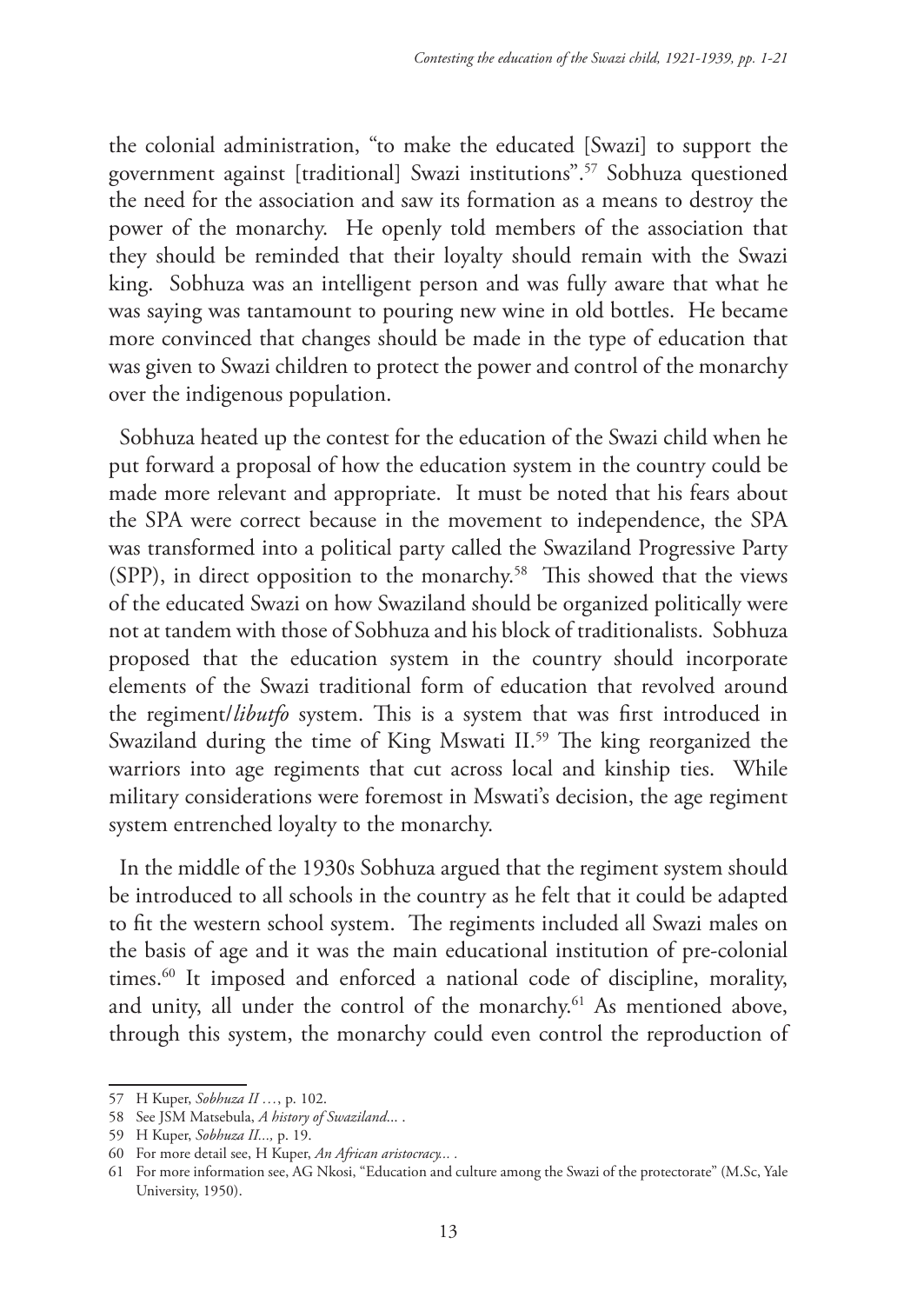all homesteads. The system also bestowed on the king punitive powers in case the national code was breached. Clearly, Sobhuza was trying to bring back into effect an educational system that would give the monarchy effective control over the Swazi population. He saw in the *emabutfo* system a means to revive the control of the monarchy over male citizenry as the country was gradually undergoing modernization. He invoked tradition in trying to impose the system in the education system of the country. He felt that his main weakness in the maze of power and control was that he was not in control of the education system. He felt vulnerable to the authority of colonial administrators and the teachings of mission schools.

By this time the majority of schools in Swaziland were under the control of missionaries, who at the same time received strong support from most of the colonial administrators. $62$  The missionaries came out with a very negative response to Sobhuza's proposal and their reactions showed the extent of their prejudices.63 The missionaries argued that the introduction of such a system in the schools will teach paganism which they were trying to uproot from Swazi society. To a large extent their objections were also based on perceptions of morality. The missionaries were afraid that participation in the traditional system would threaten the foundations of their Christian teachings. They were however, not alone in protesting against the introduction of the *emabutfo* system in the country's education system. They were joined by white settlers and also by the "native intelligentsia" even though these two were arguing from different perspectives.

Once again, Sobhuza's proposal was strongly supported by Marwick who argued that the age-group system was in touch with indigenous life and that it should be encouraged.<sup>64</sup> He also argued that the regiment system was more of an integrating influence since, "it is an indigenous institution motivated and controlled within the tribe, capable of being operated efficiently by the natives themselves, without extraneous aids and with little or no training".65

Although Dickson's inclinations were clear, this must have been a very difficult time for him as he was looked upon to come up with a final decision on the matter. Understandably, he was not enthusiastic about the views expressed

<sup>62</sup> FJ Perkins, "A history of christian missions in Swaziland to 1910" (Ph.D, University of the Witwatersrand, 1974).

<sup>63</sup> H Kuper, *Sobhuza II..*.; H MacMillan, "Swaziland Decolonization and the Triumph of Tradition", *Journal of Morden African Studies*, XXIII, 4(1985), pp. 643-666.

<sup>64</sup> SNA, RCS 500/35, AG Marwick to Colonel R Rey, 13 November, 1935.

<sup>65</sup> H Kuper, *Sobhuza II …*, p. 106.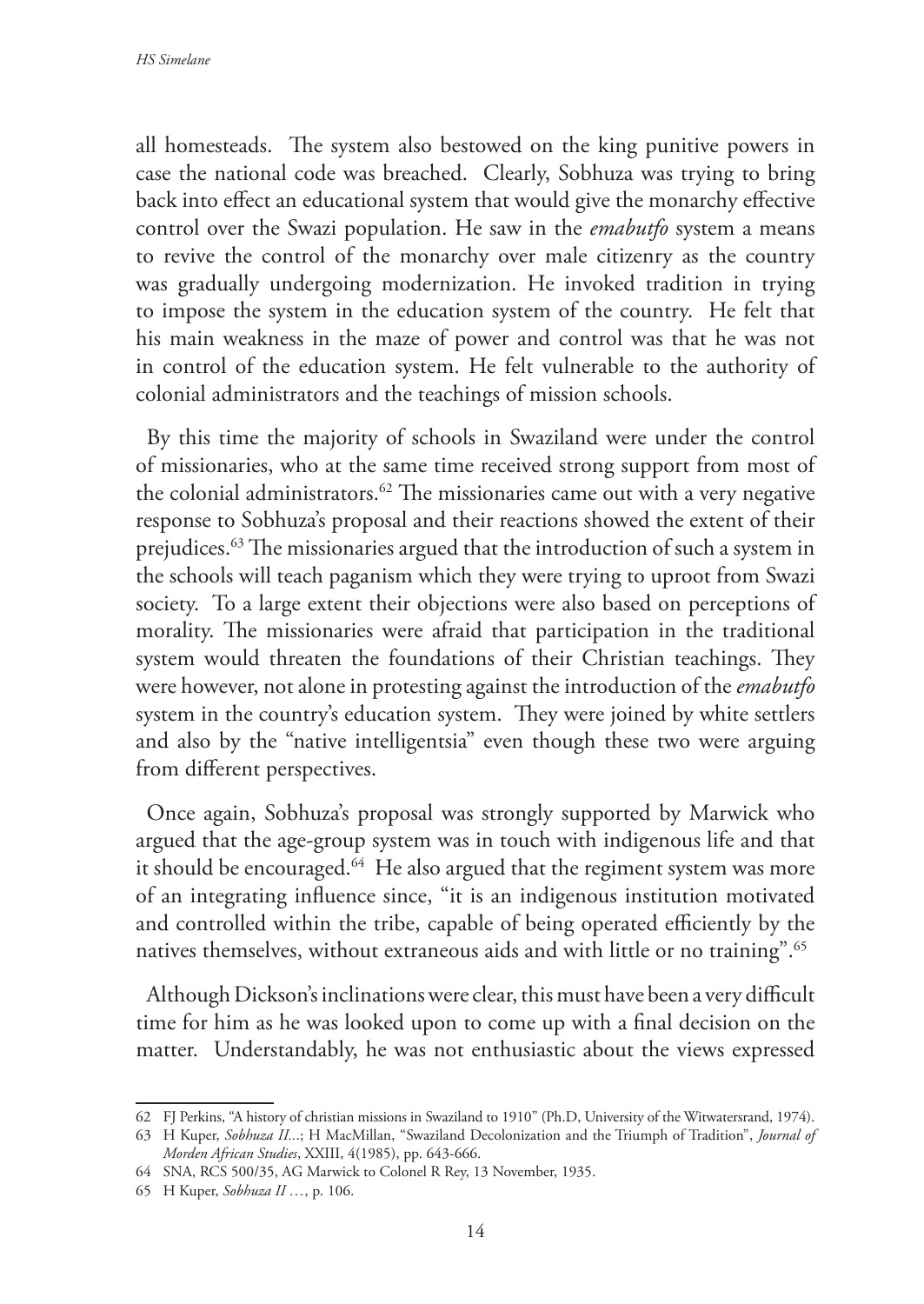by his deputy. He insisted that he was not ready to implement Sobhuza's suggestion and could not give it his full blessing without examining the implications. He took a very academic approach and invited anthropologists to investigate the system and consider the feasibility of its application. Such an approach was in line with the prevalent British thinking at the time that showed a belief that an empirically grounded approach to colonial problems would not only serve as a foundation for better informed government policies, but would also lead to more rapid "progress".66 He got the services of Professor I Schapera of Cape Town, Winifred Hoernle of Witwatersrand University, and Branislaw Malinowski of the London School of Economics.<sup>67</sup> The report that was produced by these academics was strongly in favour of the introduction of the regiment system into Swazi schools along the lines suggested by Sobhuza. However, the Resident Commissioner took sick and was not in a position to come out with a decision on the matter. He died soon after and the matter was left in the hands of AG Marwick and other colonial administrators.

When TA Dickson fell sick, Marwick, his deputy, was appointed Acting Resident Commissioner, and in March 1935 after the death of Dickson, he was appointed Resident Commissioner. This development completely changed the nature of the struggle for the education of the Swazi child. It contained two very important dynamics. First, it weakened the position of the colonial administration of pushing for the dominance of Western mission education, even though temporarily. This was because its main official advocate was no more. Second, it strengthened Sobhuza's position in the contest because Marwick was a very strong supporter of Sobhuza on the issue of strengthening the power and control of the monarchy in Swaziland. This was bound to work well for Sobhbuza because the main thrust of hi efforts during these years was the revival of the control of the monarchy over the rest of the indigenous population and education of Swazi children happened to be one of the available weapons. The effects of the development on the position of mission education do not appear to have been very negative. This is probably because by the mid-1930s education in Swaziland was overwhelmingly dominated by mission schools and these schools very much determined policy.

<sup>66</sup> For more information on this belief in the 1930s see, H Tilley, "African environments and environmental sciences: The African research survey, ecological paradigms and British colonial development, 1920-1940," W Beinart and J McGregor (eds.), *Social history and African environments* (Athens, Ohio University Press, 2003), pp. 109-130.

<sup>67</sup> H Macmillan, Hugh MacMillan, "Swaziland Decolonization...", *Journal of Morden African Studies*, XXIII, 4(1985), p. 110.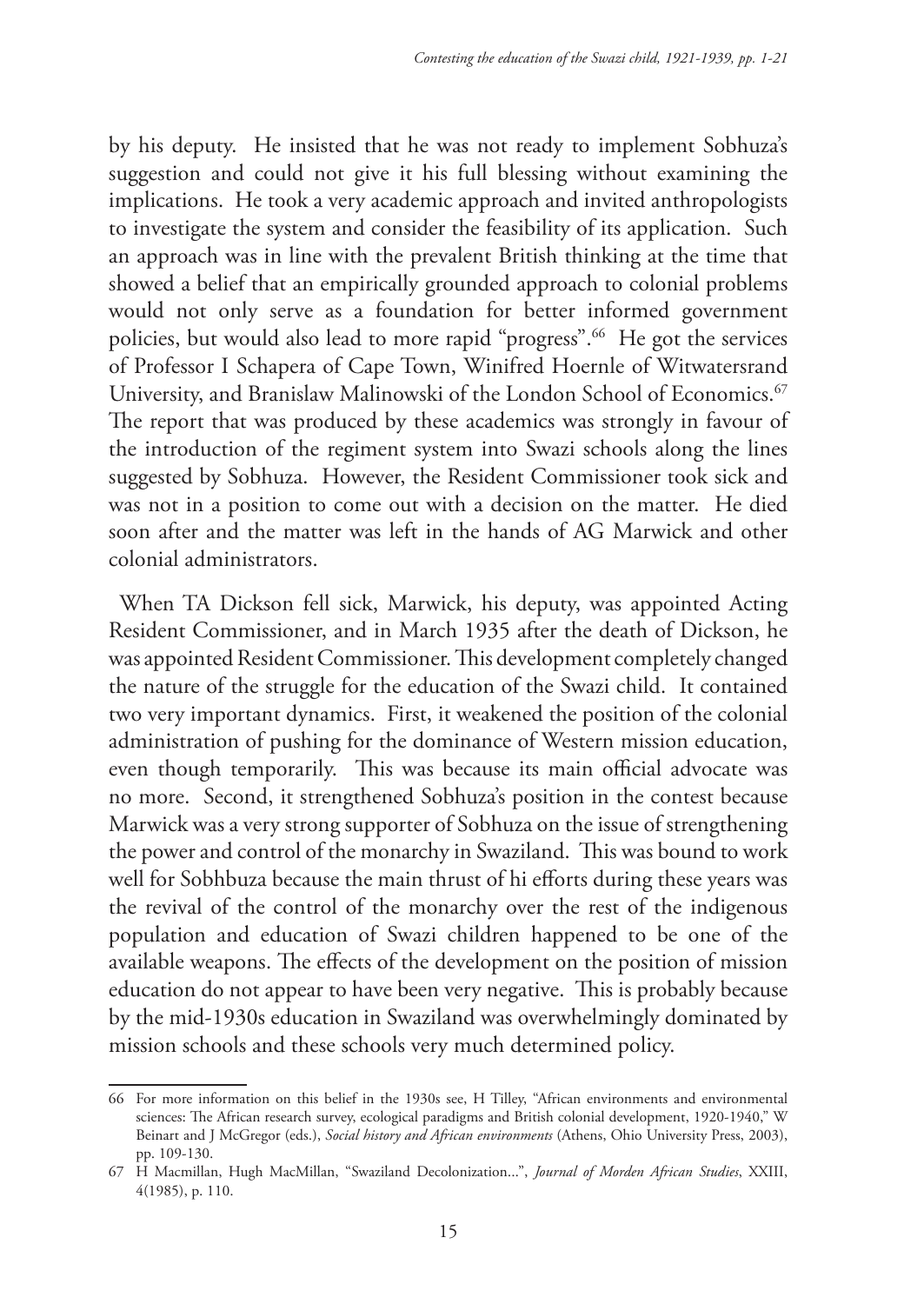When Marwick took over the office of Resident Commissioner he resolved to follow the recommendations of the above anthropologists, and allowed the regiment system to be introduced in Swazi schools. Understandably, the missionaries were not happy with the decision and began to argue that if the new policy was implemented, then it should be voluntary rather than being nationwide and compulsory. Such an argument was directly opposite to what Sobhuza wanted. These opposite views put the Resident Commissioner in a very difficult position because the missionaries had the backing of the white settler population that was not keen to have white pupils forced to be put under the regiment system. It became clear that a compromise was the only solution to the impulse. It was finally agreed that the new policy should be introduced as an experiment and that it should first be implemented at Matsapha National High School. It was hoped that later, the regiment system would spread to other schools in the country, especially public schools.

The decision to introduce the regiment system as an experiment and only in one school (which was a national school), was partial victory for Sobhuza and complete victory for the mission schools and white settlers. The experiment left mission school curricula unchanged and the missions were still controlling the commanding heights of western education in the country. It is also interesting to note that the curriculum based on western education at Matsapha National High School did not change. What changed was simply the grouping of students into age- based regiments and given time within the teaching time-table of the time.

The regiment system as introduced at Matsapha High School was nothing but a process of indoctrinating Swazi children on the sanctity of tradition and loyalty to chiefs and the monarchy. In an attempt to make the regiment system a success, Sobhuza appointed his supporters into the committee governing the school.<sup>68</sup> He also hand-picked some elders to speak to the boys at Swazi National School on Swazi history. To bring the young boys closer to his orbit of power he also arranged camps for the boys at his residence. He crowned his efforts in 1935 by appointing a special board to advise him on all matters concerning Swazi youth.

While the experiment was focused on school going boys, girls were not completely left out. Entrenching control over young girls was put in the hands of Princess Silima. She appears to have concentrated on strengthening

<sup>68</sup> For more information on this point see, H Kuper, *Sobhuza II... .*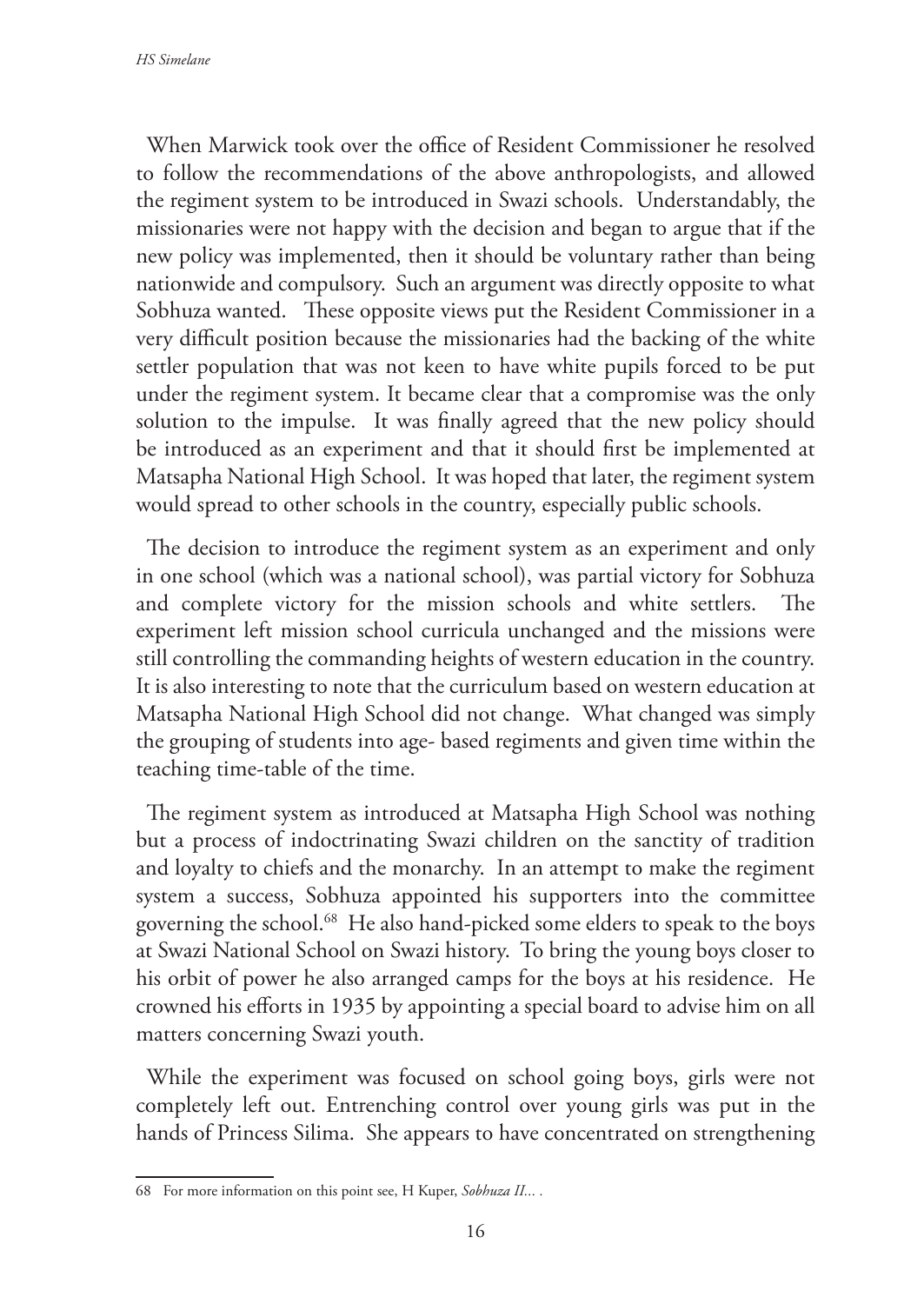patriarchal values amongst the girls. This was done through imposing traditional ceremonies that imposed chastity and emphasizing the need for sexual restraint. The most celebrated of these traditional ceremonies was the *Umchwasho* that was introduced in 1935. The gist of this ceremony was that for a period of two years the young girls would be required to refrain from sexual relationships and concentrate on national duties. Interestingly, the ceremony was conducted in the name of a princess and deviation from it attracted strong punitive measures. Obviously, the aim was control over young girls under the context of invented tradition.

The experiment in the regiment system in schools was a failure. This was evident at Matsapha National School where very few boys participated in the activities of the regiment system. The situation was made worse by the fact that the experiment failed to spread to other public schools in the country. In the final analysis, therefore, the experiment had no impact in the Swazi education system as introduced by the missionaries. Up to now, there has been no academic interrogation of the dynamics behind the failure of the experiment. It is, however, possible to identify possible explanations. The failure seems to indicate that the Swazi population was not fully behind the indigenization of the country's education system. That explains why they did not enrol their children in the regiment system at Matsapha National School. It appears therefore, that the gist of the failure of the system was to be found in un-reconciled interests between the majority of the indigenous population and what the monarchy wanted. As a result, even Sobhuza's great friend Marwick who had become the Resident Commissioner could not redeem the experiment.

The failure of the experiment as a means of contesting the education of the Swazi child indicates that Sobhuza was the eventual and big loser. Such a conclusion should be taken with caution because he did not lose the fundamental battle of reviving the power and control of the monarchy over the indigenous population. From the controversy over the education system Sobhuza came out with a very strong and willing supporter of the dominance of the monarchy over the indigenous population. His trump card in this case was Allan G Marwick who had extensive knowledge of the political affairs of Swaziland, especially the struggle for power between the colonial administration and indigenous leaders.

When it became clear that the experiment of the regiment system as a means of bolstering the power and control of the monarchy was failing, Marwick began to systematically use his position as head of the colonial administration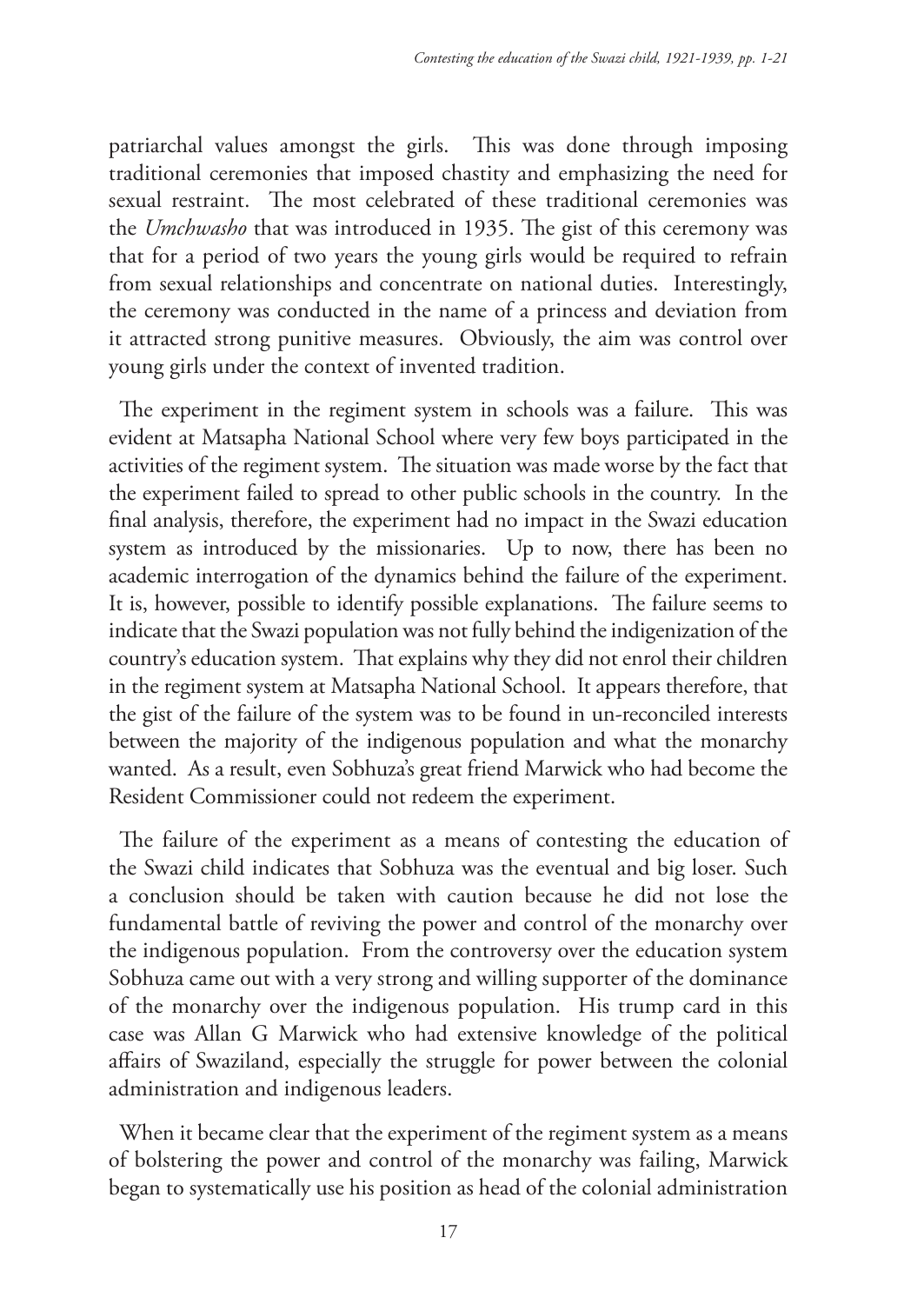to take a new direction to bolster the power of the Swazi monarchy. It should be noted that well before 1935 Marwick was critical of British colonial policy that was undermining the power and control of the monarchy over the indigenous population. Once he took over as Resident Commissioner he began to assist Sobhuza to bolster the power of the monarchy domestically. For instance, he gave full support to Sobhuza's attempts to use tradition to revive the power of the monarchy.69 He was in full support of the introduction of *umcwasho* ceremony in 1935.70 Marwick also took specific initiatives to intellectually ground Sobhuza's cultural and traditional initiatives to bolster his power and control. Towards this end, Marwick communicated with intellectuals in South Africa, especially anthropologists, to give intellectual support to Sobhuza's traditional initiatives. He also invited these academics to come to Swaziland to discuss Sobhuza's initiatives. As a result, Sobhuza got full support from anthropologists such as Winifred Hoernle and Isaac Schapera. This gave Sobhuza's traditional initiatives a progressive flavour that received the approval and support of the Colonial Office in London. The Swazi monarchy began to be viewed by many within the indigenous population as an institution capable of representing the indigenous population.

More fundamentally, Marwick helped Sobhuza to cement his control domestically, particularly over some regions in the country. His target in this regard was the regional chiefs who had grown disloyal to the monarchy over the years. Marwick revised the law of 1898 passed by the South African Republic to undermine the monarch's power over regional chiefs. For instance, according to this law the monarchy could not punish regional chiefs if they did not comply with his instructions. Also, the Swazi monarchy was deprived the power to appoint traditional chiefs.<sup>71</sup> Marwick made it a criminal offence for traditional chiefs to be disloyal to the monarchy. Sobhuza was given power to turn over to the colonial courts any chief who failed or refused to comply with his instructions. For the first time since 1898 the Swazi monarchy had an instrument in its hand to force regional chiefs to comply with instructions from the central monarchy. This became a very useful tool for Sobhuza to bring under his effective control all chiefs in the Southern part of the country who had refused to be loyal to the monarchy since 1898. For the first time since the advent of colonial rule Sobhuza could effectively coerce traditional

<sup>69</sup> For more detail on the use of tradition for purposes of power in Swaziland see, V Johnson, "Ideology and ideological control in Swaziland," J Daniel and M Stephen (eds.), *Historical perspectives on the political economy of Swaziland: Selected articles* (Kwaluseni, Social Science Research Unit, 1986), pp. 126-141.

<sup>70</sup> A Booth, *Historical dictionary...*, p. 176.

<sup>71</sup> H Kuper, *Sobhuza II...*, p. 112.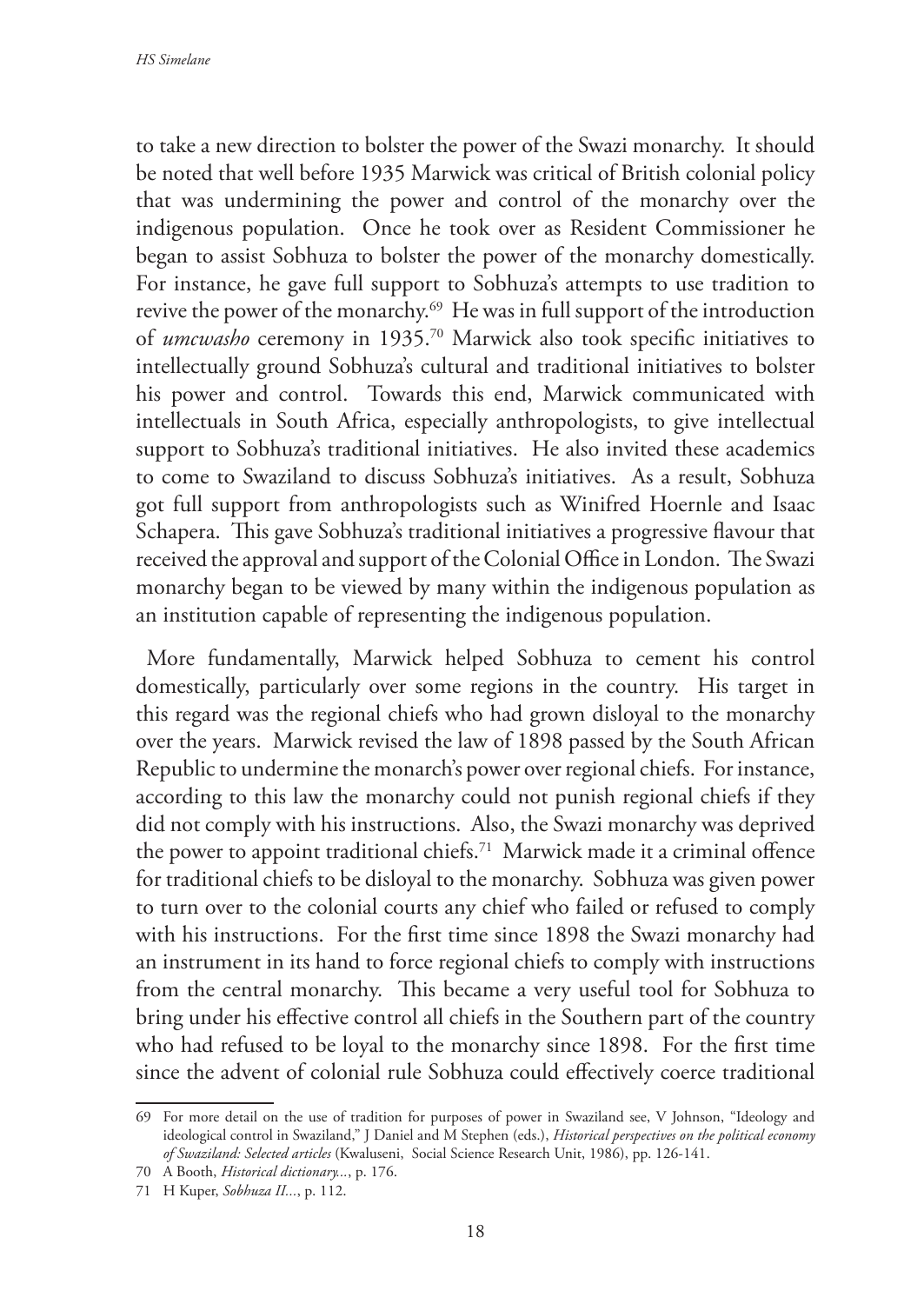chiefs to control the indigenous population.

Beginning with the residency of Marwick in 1935, Sobhuza did not wage another serious campaign against western mission education in the country. This was in spite of the fact that in the movement towards independence in the 1960s, many of the Western educated citizens formed political parties in opposition to the traditional block. This was due to the fact that his control over the indigenous population was better established than ever before. In fact, his relations with missionary educators remained cordial well into the post-colonial period although he continued to demonstrate a distrust of the western educated Swazi.72 This was understandable because in the 1920s and 1930s the contest for the education of the Swazi child was largely about control over the indigenous population. Once this control was achieved through other means, there was no further need to contest the education of the Swazi child.

# **Conclusion**

Present historiography on Swazi history indicates that the colonial period has not benefitted from in-depth historical interrogation by historians. Some aspects of this history have not attracted the attention of scholars and are presently characterized by neglect. This has deprived us knowledge of the dynamics of change and continuity that can lead to a better understanding of the economic, social, historical, and political developments in the country at the time. This is especially the case with issues concerning conflict and power struggles within the context of colonialism in Swaziland.

In this article the focus was on the contestation of the education of the Swazi child between 1928 and 1937. It was at this time, more than at any other, that opposing views were expressed by those who had vested interest in controlling the indigenous population. It has been pointed out that there was wrangling between the colonial administration, missionaries, and the indigenous leadership on what the Swazi child should be taught at school. Colonial administrators, represented by the then Resident Commissioner, Thomas Ainsworth Dickson, and the missionaries believed that Western mission education was what the Swazi child needed in order to positively contribute to the development of Swazi society. On the other hand, King Sobhuza II, together with some traditional

<sup>72</sup> For more information on Sobhuza's views on the western educated see, HS Simelane and H Macmillan, *The speeches of King Sobhuza II*.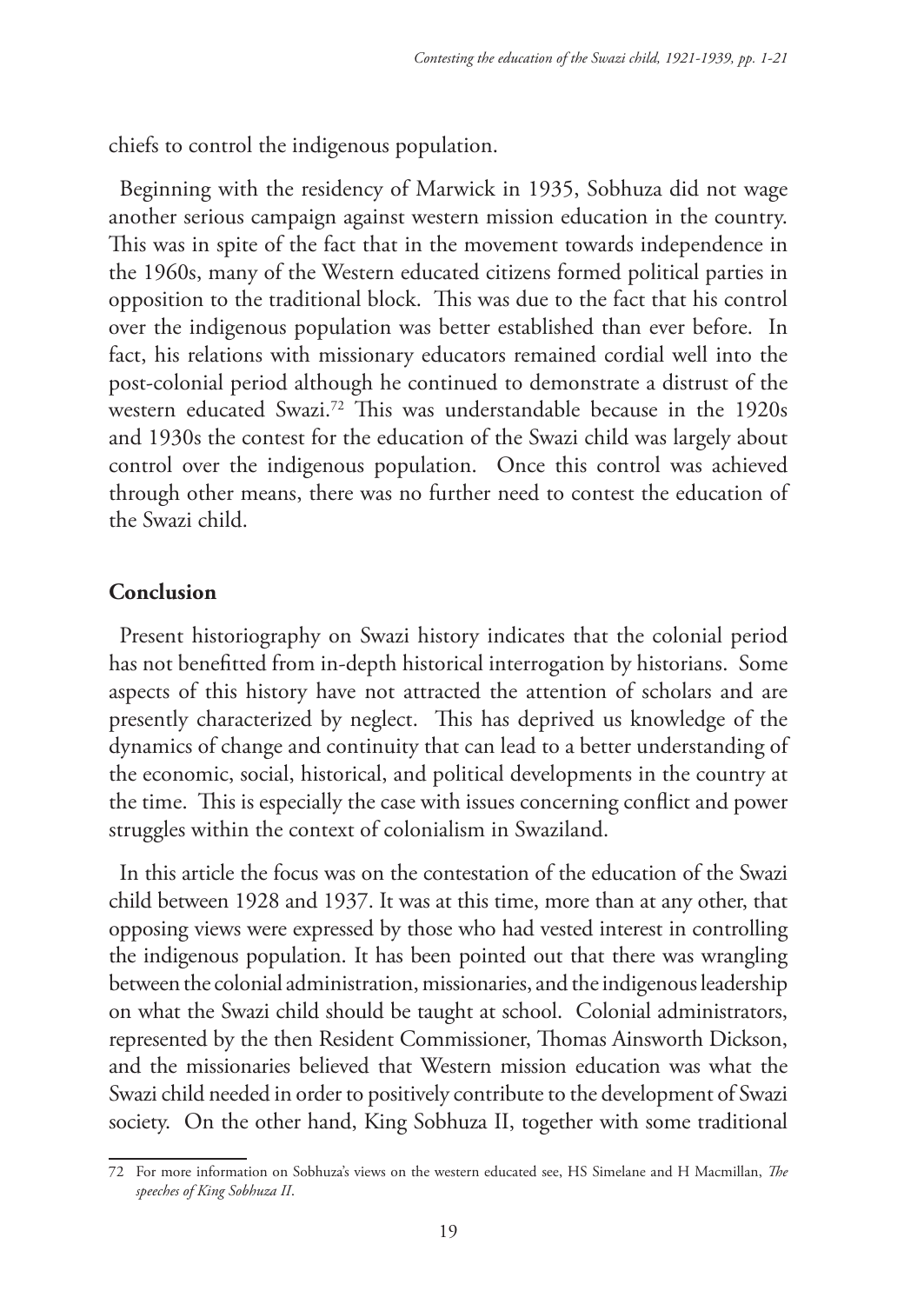chiefs and princes believed that western mission education was a destructive force in Swazi society and it had to be mixed with indigenous education reminiscent with what was happening in the pre-colonial period. While the dimensions of this debate are easy to understand, a challenge to the historian might be the real purpose of the debate.

The substance of the conflict, as argued, was power and control over the indigenous population. In this respect, the colonial administration and the missionaries were on the same side even though history has shown that their interests were not always in agreement. Missionaries were always happy to support the aims of colonialism as long as such aims were not viewed to be an encroachment on the spiritual and moral domain of the missions. What was at stake for Sobhuza and his traditionalists, was the power and control of the monarchy. From 1895 when the South African Republic (Transvaal) took over the administration of Swaziland, the power and control of the monarchy over the indigenous population were on the decline. The situation was made worse in 1898 when a law was passed taking away the power to punish traditional chiefs from the monarchy. When Sobhuza took over power in 1921, the control of the monarchy domestically was very weak. According to him this was because Western mission education had polluted the mind of the Swazi child, and that had to be corrected.

From 1921 to 1935 Sobhuza waged a campaign to transform the education system that was dominant in the country, to align it more with his interests of reproducing the monarchy. His argument was that all schools in the country should introduce the regiment system that contained most of the elements of loyalty to the monarchy. It was discussed in the article that in this endeavour Sobhuza was supported by many indigenous chiefs, some colonial administrators, and some academics. Consequently, Sobhuza won the battle of introducing indigenous education in some schools. However, his success was short lived because the experiment that was implement proved to be a complete failure. Western mission education went ahead unchanged, and the experiment on indigenous education was eventually abandoned.

While Sobhuza failed to make indigenous education to be an integral part of the education system in the country, he achieved success in reviving the power and control of the monarchy over the indigenous population. This happened because the colonial administration under Allan G Marwick in the mid-1930s was decolonially-like prepared to undertake policy changes that boosted the domestic position of the monarchy. By the time Marwick